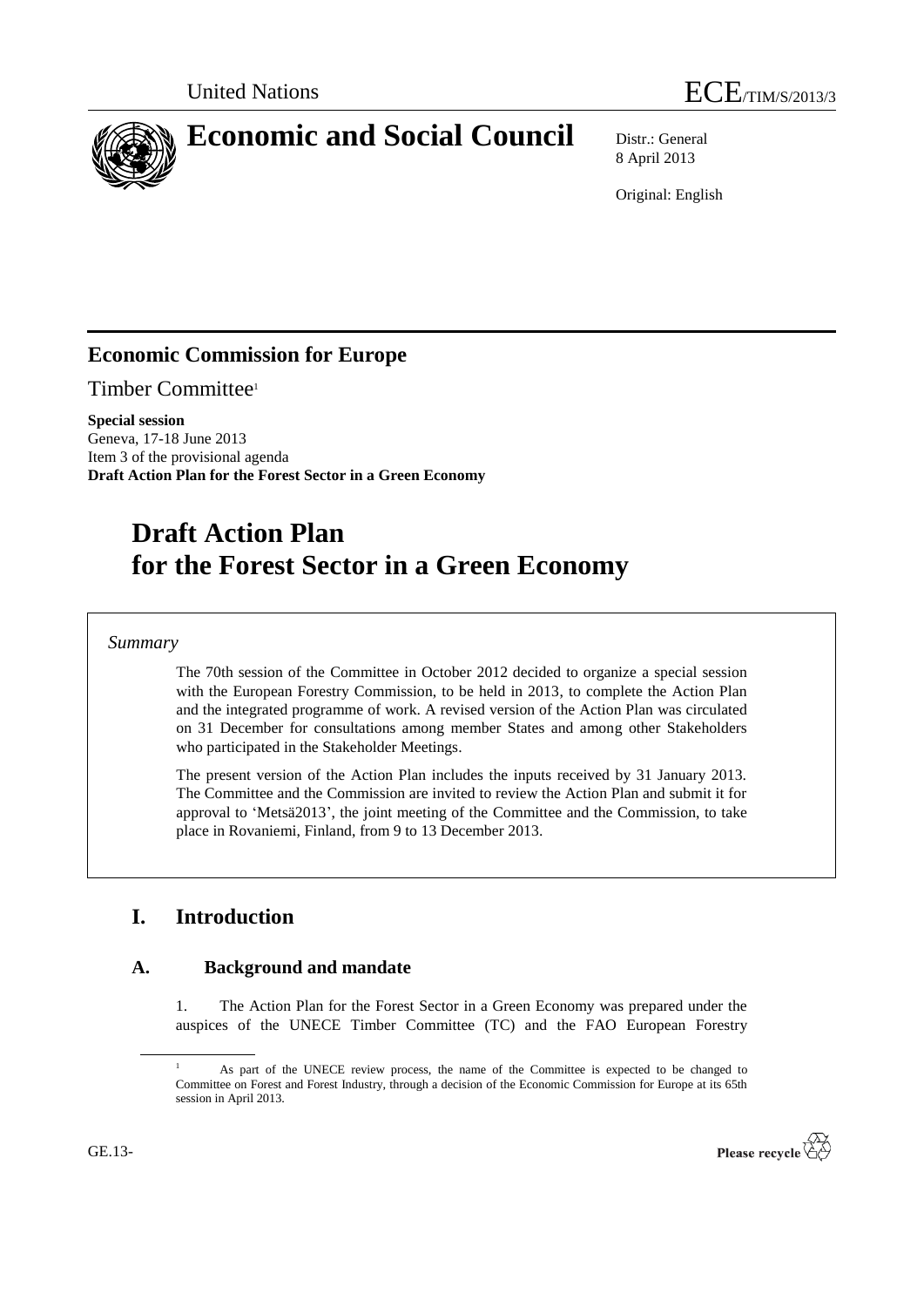Commission (EFC). Their bureaux developed the idea at their joint meeting in October 2010 (paragraphs 27-28 of the report, for ease of reference please see Annex III), deciding on the process and agreeing that the Action Plan should be at the centre of the joint Committee/Commission meeting in 2011, which focused on the forest sector in a green economy. The Action Plan was developed on the basis of an open consultation with member States and stakeholders (see list in Annex II), consolidated by the secretariat and reviewed by a first stakeholder meeting in May 2011.

2. At their joint session in Antalya (Turkey) in October 2011, the Commission and the Committee welcomed the Action Plan, made detailed comments, agreed on next steps and requested that the secretariat gather further inputs during a second stakeholder meeting, which took place on 26 March 2012 (ECE/TIM/2011/20 - FO:EFC/2011/20, paragraphs 15 and 16, see Annex III).

3. At the  $28<sup>th</sup>$  session of the FAO Regional Conference for Europe in Baku (Azerbaijan) in April 2012, the European Union fully supported the decisions and recommendations of the European Forestry Commission and noted with satisfaction, that the Action Plan for the Forest Sector in a Green Economy developed by the UNECE and FAO will serve as reference for action at the national and international levels.

4. The Commission and the Committee also requested that the secretariat present the revised Action Plan at the Rio+20 Conference on Sustainable Development in June 2012. This was done at the side event, "What is YOUR priority action for the forest sector in a green economy?" held in Rio de Janeiro on 22 June 2012. The substantive link between forests as natural resources and a green economy and the role of the Regional Economic Commission have also been laid down in the Rio+20 Outcome Document.

5. The FAO Committee on Forestry in September 2012 "welcomed the ongoing preparation of the UNECE/FAO green economy action plan for the forest sector" (COFO 2012/REP, paragraphs 16 and 17, see Annex III).

6. The 70th session of the Committee in October 2012 decided to organize a special session with the European Forestry Commission, to be held in the first or second quarter of 2013 to complete the Action Plan and the integrated programme of work (ECE/TIM/2012/14, paragraphs 73). The amendments and other editorial changes requested in October 2012 were reflected in a revised version of the Action Plan which was circulated on 31 December for consultations among member States and among other Stakeholders who participated in the Stakeholder Meetings.

7. All collected answers have been compiled in document ECE/TIM/2013/S/Inf.1, along with secretariat responses and explanations for changes. The present version of the Action Plan includes the inputs received by 31 January 2013. This document is also being made available in "track changes" mode (see ECE/TIM/S/2013/Inf.2) so that delegates to the special session can see easily where changes are proposed to the version circulated for consultation.

8. Delegates to the Committee and the Commission are invited to review the Action Plan and submit it for approval to 'Metsä2013', the joint meeting of the Committee and the Commission, to take place in Rovaniemi, Finland, from 9 to 13 December 2013.

#### **B. What is the Action Plan?**

9. This Action Plan describes how the forest sector in the UNECE region could lead the way towards the emerging green bio-based economy at the global level. It identifies an overall vision, strategies and a number of areas of activity. For each area of activity, it proposes objectives and specific actions, and identifies potential actors, who might contribute to achieving the stated objectives. It is not a binding work plan, nor does it contain prescriptive recommendations to Governments, international organizations or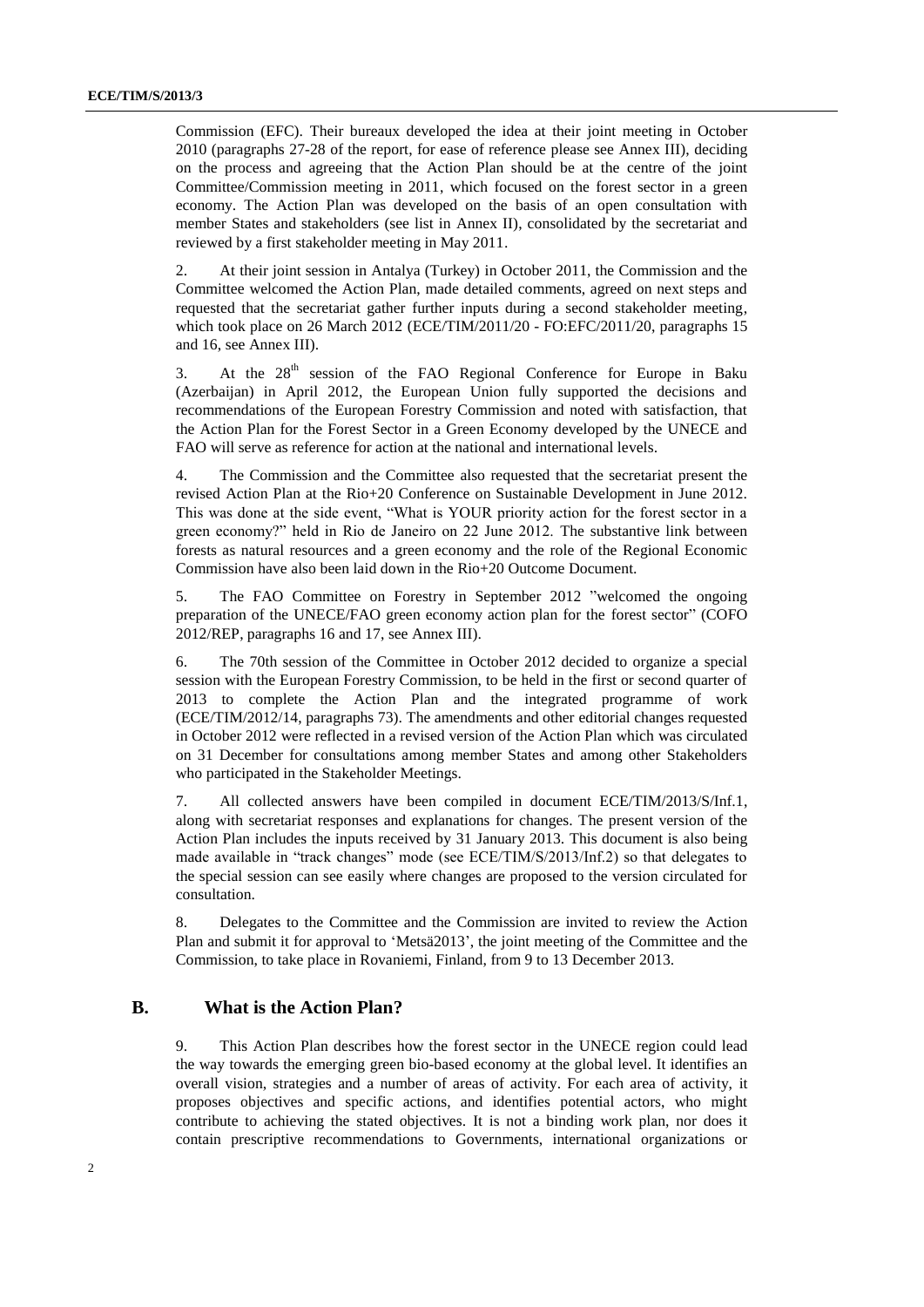stakeholders, who are free to adopt, adapt, in full or in part, or not to implement the Action Plan as they wish. How the Action Plan may be implemented is discussed below (Section G).

10. The Action Plan reflects the ideas of participants in the process but does not constitute a binding commitment by any participant.

- 11. The Action Plan:
	- a) Defines how the UNECE region's forest sector could contribute to the development of a green economy and monitors progress in this respect.
	- b) Promotes the sharing and implementation of best practices concerning the green economy.
	- c) Promotes the development and implementation of policies for the forest sector which are effective in achieving stated objectives, efficient in the use of resources and equitable in their treatment of all actors, both inside and outside the sector.
	- d) Communicates the potential of the UNECE region's forest sector to policy makers, the general public and decision makers in other sectors.

## **C. Scope and definitions**

12. The Action Plan addresses the forest sector in all of the UNECE region – Europe, including Russia, Central Asia, the Caucasus and North America – but does not address the question of how countries of the region can contribute to solving global challenges, notably that of deforestation in the tropical regions.

13. For the purposes of the Action Plan, which is consistent with the pan-European set of criteria and indicators of sustainable forest management, the forest sector includes the management of all forest, taking into account:

- a) The whole range of functions they provide.
- b) The production, consumption and trade of wood and non-wood forest products and services.

14. The green economy, according to UNEP, is a system which results in improved human well-being and social equity, while significantly reducing environmental risks and ecological scarcities. In its simplest expression, a green economy can be thought of as one which is low carbon, resource efficient and socially inclusive.

15. The forest sector in a green economy is, therefore, a forest sector which contributes to the emerging green economy by improving human well-being and social equity while significantly reducing environmental risks and ecological scarcities. In every aspect of its activities, it minimises its carbon emissions, uses its resources efficiently and is socially inclusive.

16. Preparing the forest sector for the green economy is fully compatible with making progress towards sustainable forest management. Indeed a forest sector which plays a leading role in a green economy is promoting sustainable development, in the forest sector and outside it.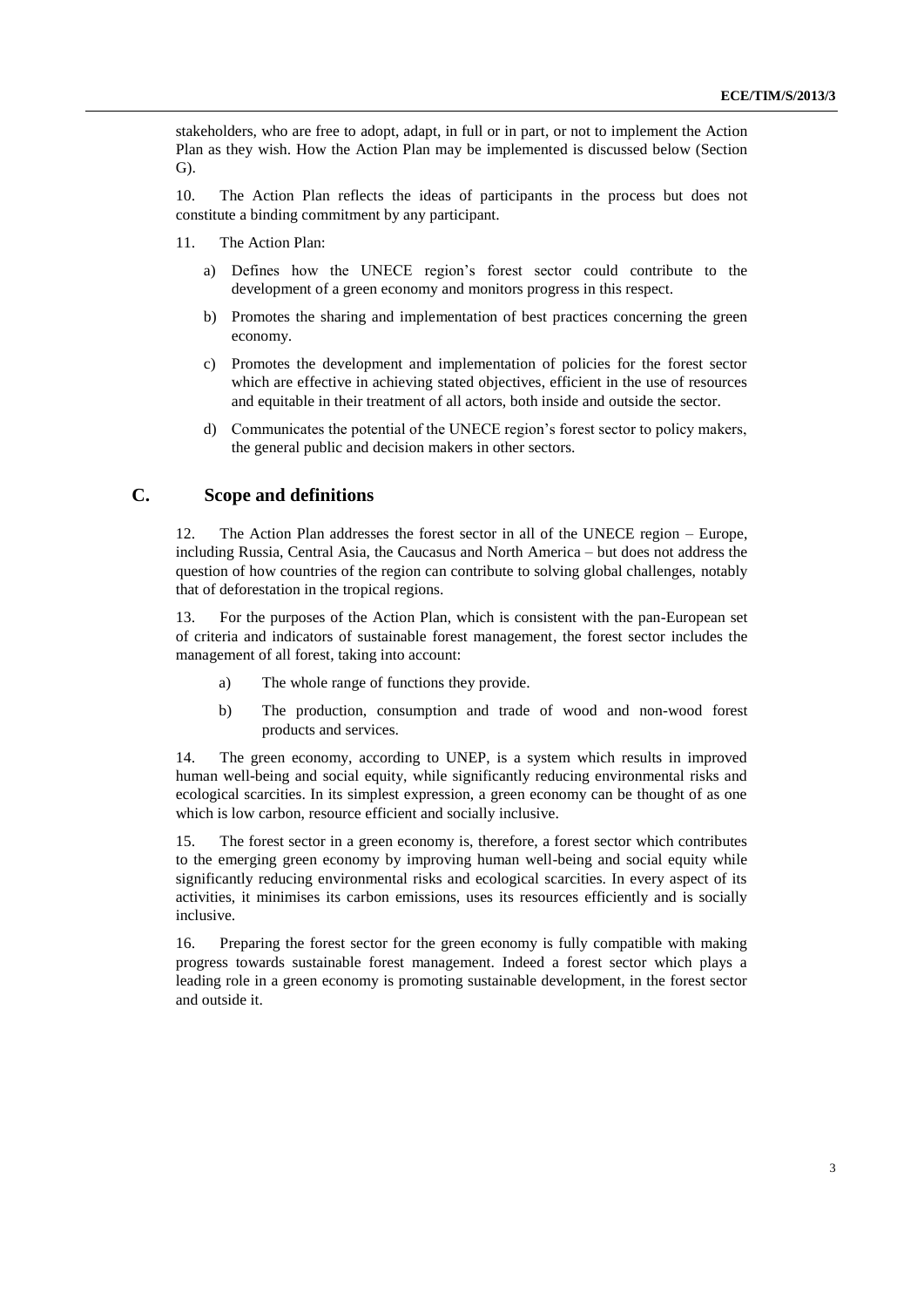#### **D. Vision**

17. The Action Plan is based on the following vision<sup>2</sup> of the forest sector in a green economy:

- *In a green economy, the forest sector makes a maximum contribution to human wellbeing, through the supply of marketed and unmarketed forest goods and services, and the creation of revenue and livelihoods, while conserving forest biodiversity, and maintaining and developing forest ecosystem services on a sustainable basis, all within the context of a changing climate.*
- *In a green economy, the forest sector protects the welfare of all stakeholders, including forest dependent indigenous peoples, forest owners, forest industry and the forestry workforce, uses all resources wisely and economically, and contributes to the mitigation of climate change through both sequestration and substitution, while also providing tools for climate change adaptation of societies.*
- *In a green economy, forest sector governance systems take into full account all of the ecosystem services provided by the forest, compensating suppliers for providing them whenever feasible. Progress is monitored in a transparent way, and policies adjusted to reach the goals which will be agreed at the national, regional or local levels. The forest sector learns from other parts of the emerging green economy and shares its own experience with them, to mutual benefit.*

18. The vision and the Action Plan as a whole take into account the commitments made by ECE region Governments in other processes and especially the European Forest 2020 decision adopted at the last Forest Europe Ministerial Conference in June 2011 and the Non-Legally Binding Instrument adopted by the General Assembly on the recommendation of the 7th session of the United Nations Forum on Forests

#### **E. Overall Goal of the Action Plan**

19. The forest sector in the UNECE region makes the greatest possible contribution to the emerging green economy.

#### **F. Principles for the UNECE region forest sector in the emerging green economy**

20. The Action Plan proposes that by 2020, the UNECE region forest sector be applying the following principles, to achieve its overall goal:

- The forest sector uses all its resources, especially those arising from the forest, wisely and economically, minimising waste, recovering, reusing and recycling as much as possible. It consumes only products from forests which can demonstrate that they are managed sustainably.
- The forest sector contributes to mitigation of climate change by sequestering carbon in forests and forest products, and by substituting renewable wood-based products and fuels for non-renewable products and fuels.
- The forest sector cares for and builds up its workforce, developing the necessary skills and significantly improving the occupational safety and health of workers.

<sup>&</sup>lt;sup>2</sup> Finland requested a "shorter and punchier" vision. A suggestion is included in ECE/TIM/2013/S/Inf.1 after the comment by Finland.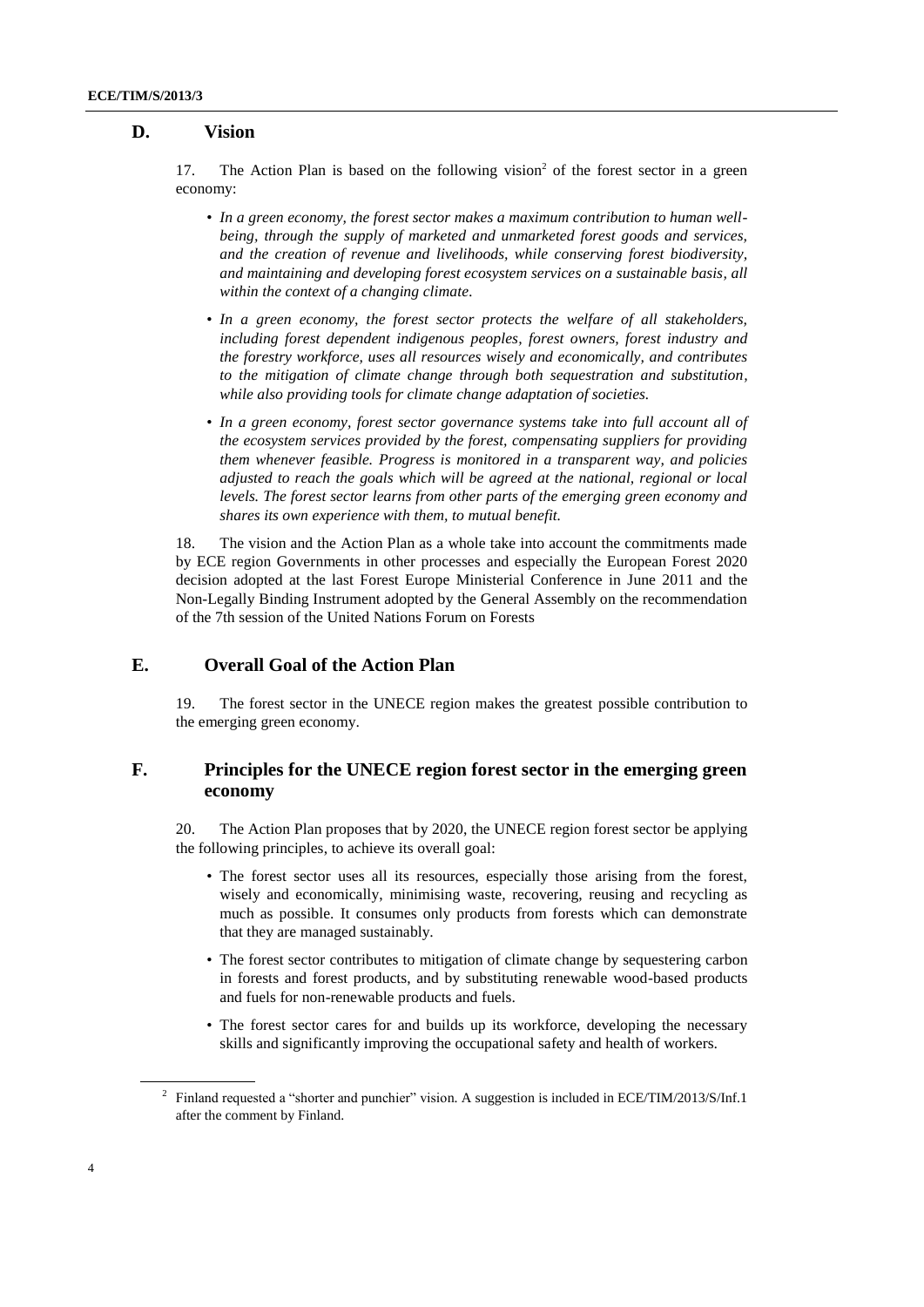- The forest sector takes all externalities fully into account in policy making, introducing payment for forest ecosystem services when feasible.
- The forest sector bases its governance on evidence-based decision making and the transparent monitoring of progress towards sustainable forest management.
- The forest sector provides products and services of high user/consumer value.
- The forest sector seeks the active participation of civil society and the private sector.

### **G. Follow-up to the Action Plan**

21. The Action Plan proposes a vision, strategies and objectives for the forest sector in the UNECE region, and possible actions to achieve these. These could be implemented, if they wish so, by international organisations, governments of member States, the private sector, civil society and other stakeholders. For each action, possible actors were identified by the stakeholder meetings.

22. This Action Plan is meant to inspire action and provide the basis for plans and activities to focus on the contribution of forests in a green economy. It provides suggestions and is not a work programme for any of the bodies mentioned.

23. The UNECE Timber Committee and the FAO European Forestry Commission invite their member governments to consider how they can contribute to the implementation of the Action Plan. Some countries could choose to develop voluntary national action plans or green economy measures for their forest sector based on the Action Plan. UNECE/FAO could assist those countries in developing such plans or measures by facilitating policy dialogues and capacity building activities.

24. It is also suggested that UNECE/FAO draws the attention of other possible actors, in particular the private sector to the Action Plan, and invites them, without any obligation, to make use of the Action Plan, especially by implementing actions for which they have been identified as a possible actor. In this regard, public-private partnerships seem to be an effective way to disseminate the green economy approach within the forest sector.

25. For their part and taking into account available resources, the Committee and the Commission will prioritize and incorporate relevant actions in their area of competence and identified by the Action Plan into their own annual lists of activities, ensuring that the Action Plan and the Integrated Programme of Work are fully consistent with each other. The first list of activities for 2014 will be adopted at their joint session 'Metsä2013' in December 2013.

26. The Action Plan was also developed to be used as a tool for communication with other sectors and for awareness raising. It is therefore proposed that UNECE/FAO monitors progress of the forest sector towards a green economy and prepares, by the end of its next Programme of Work, a report on "the Forest Sector in a Green Economy in the ECE region".

#### **H. Title of the Action Plan**

27. Several Governments commented on the title of the Action Plan, and some proposed alternative titles: their comments and suggestions are presented in full in ECE/TIM/2013/S/Inf.1. The special session is invited to decide on the title of the document (although the term "Action Plan" is used for convenience throughout the present document).

28. The secretariat considers it important that the title reflect the true nature of the Plan, while remaining simple and short to have impact. The key ideas underlying the Plan, apart from "forest sector" and "green economy" are that the contents of the document are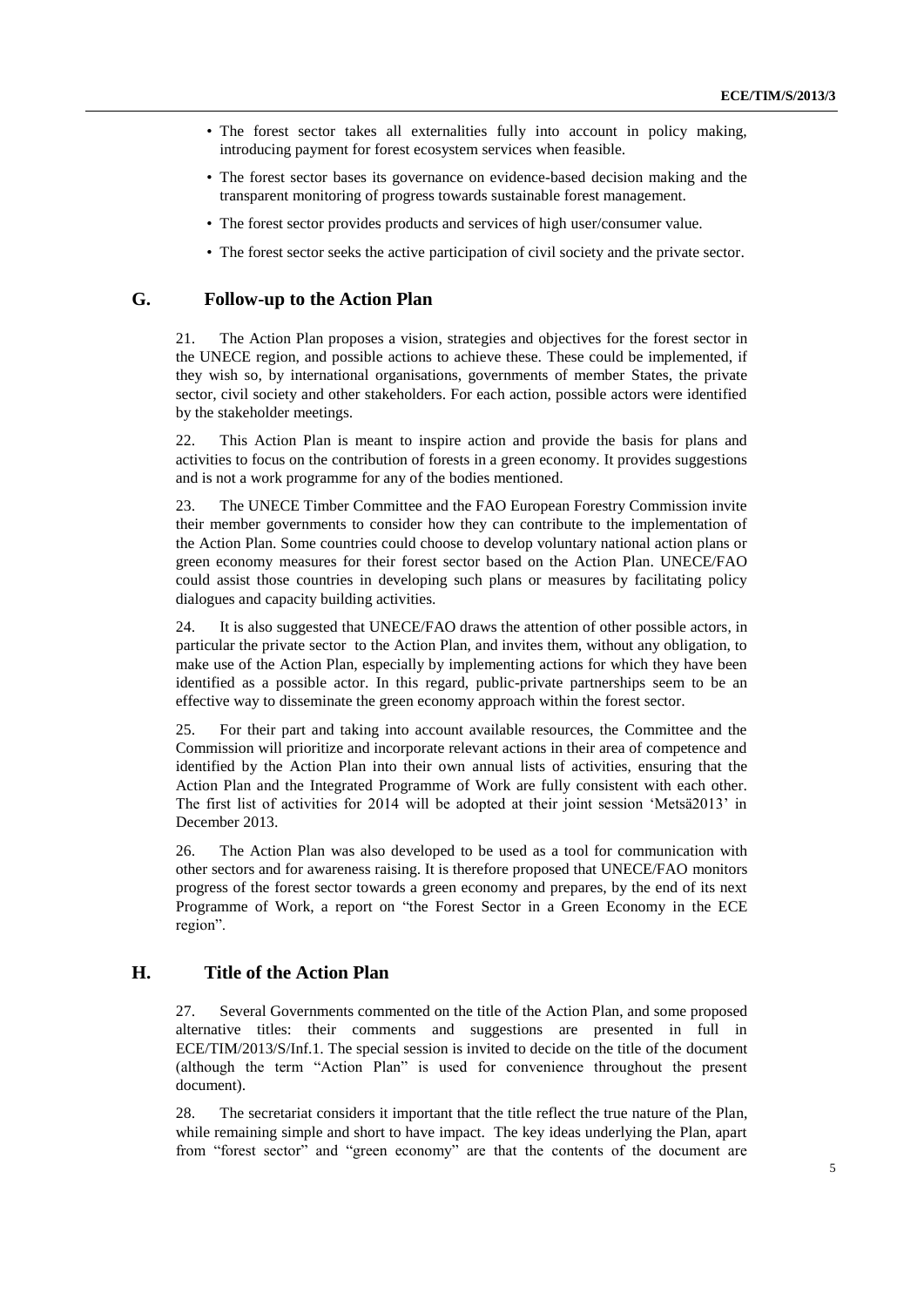specific, detailed and action oriented, not a general statement of intentions or principles. The Plan is also open, not the property of any one organisation.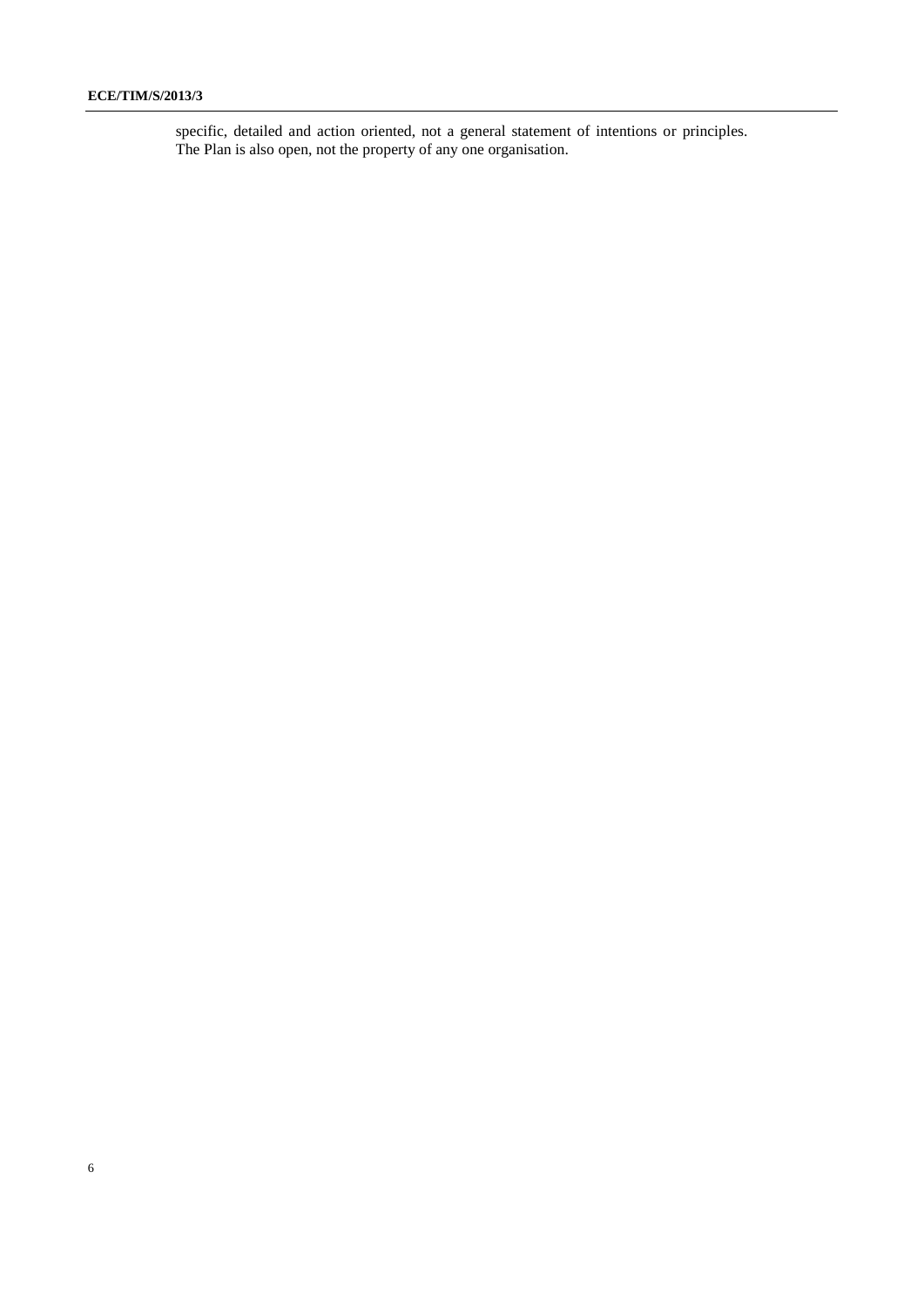# **II. The Action Plan for the Forest Sector in a Green Economy**

29. The Action Plan consists of 5 pillars with their respective areas of activity:

#### **A. Sustainable production and consumption of forest products**

- Strategies for sustainable production, consumption and trade of forest products including non-wood products
- Certification of sustainable forest management and related labelling as well as other standards for sustainable forest management
- Procurement practices, both public and private
- Wood mobilisation and increasing the potential sustainable wood supply
- Innovation in forest management and in the production and use of forest products
- Life Cycle Assessment (LCA)
- Policies and standards for green building.
- Ensure and monitor legality of forest products

## **B. A low carbon forest sector**

- Strategies for the low carbon forest sector
- Substitution of non-renewable materials and energy
- Efficient production, processing and use of wood: eliminating waste from forest to consumer
- Adaptation of the forest to a changing climate
- Carbon sequestration and storage

## **C. Decent green jobs in the forest sector**

- Strategies for decent green jobs in the forest sector
- A skilled workforce
- Safety and health of the forestry workforce
- Forest operations
- Socio-economic impacts of green economy policies

#### **D. Valuation of, and payment for, forest ecosystem services**

- Strategies for valuation of, and payment for, forest ecosystem services
- Valuation of forest ecosystem services
- Payment for forest ecosystem services: moving from theory to practice
- Forests and human health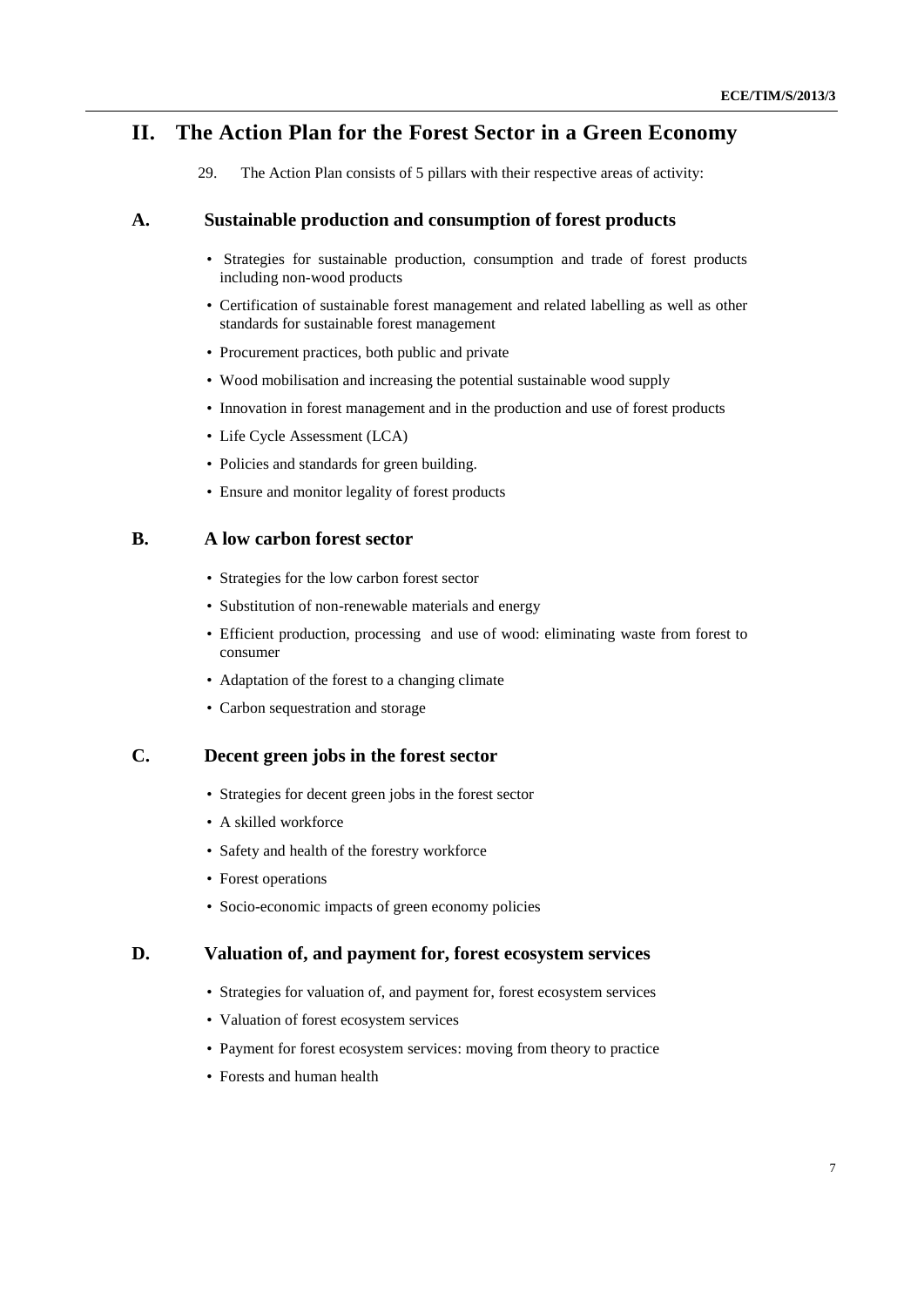## **E. Monitoring and governance of the forest sector in the green economy**

- Strategies for monitoring and governance of the forest sector in the green economy
- Implementation and improvement of criteria and indicators of sustainable forest management
- Assessment of sustainable forest management in the region
- Policy instruments and institutional frameworks for the forest sector in a green economy
- Communication, promotion and raising of awareness of sustainable forest management**,** the forest sector and their role in a green economy
- Communication and outreach to, and cooperation/coordination with, other parts of the green economy



Figure 1: Graphic illustration of the Action Plan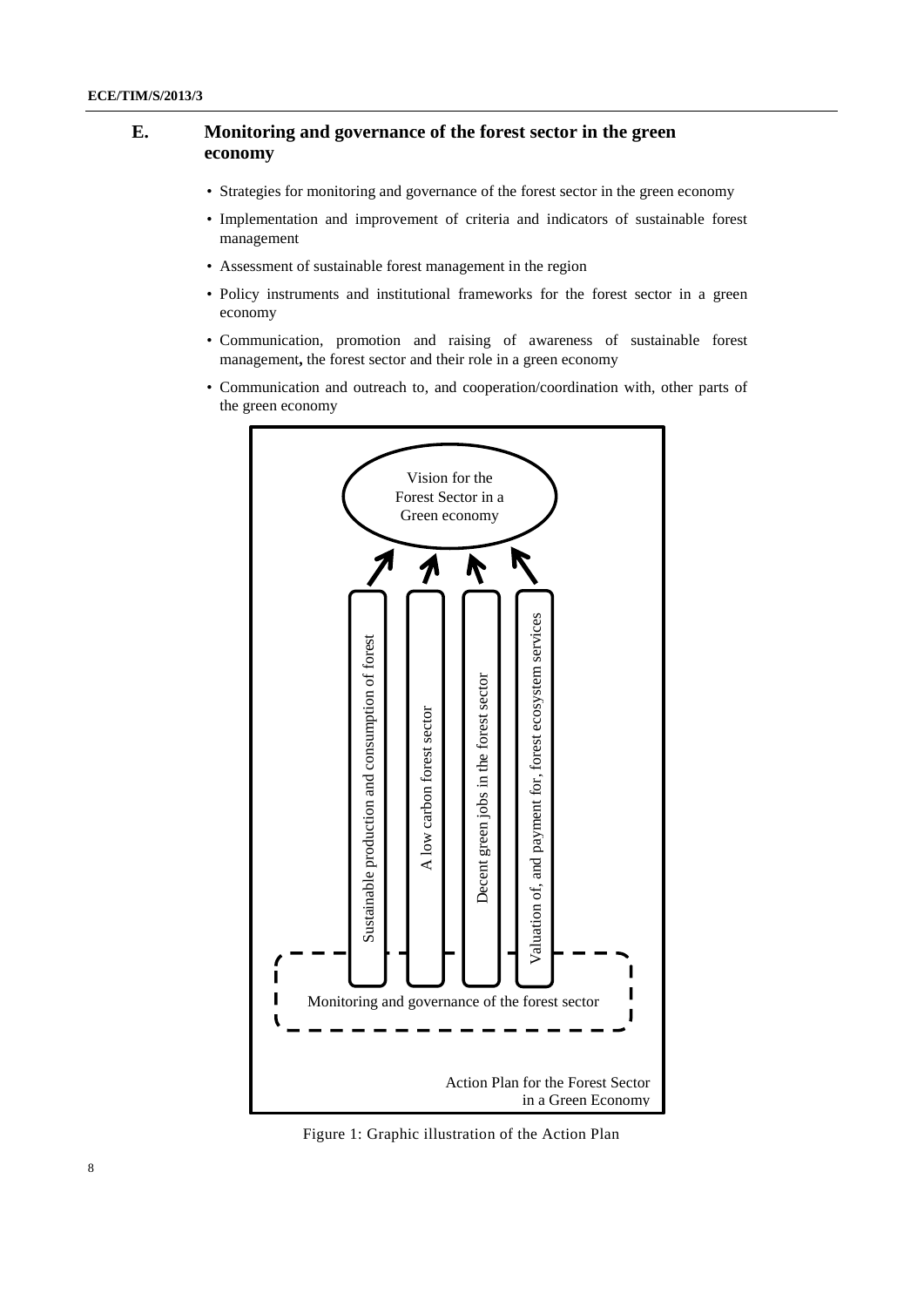## **Pillar A: Sustainable production and consumption of forest products**

| Goal: Patterns of production, consumption and trade of forest products are truly |  |  |
|----------------------------------------------------------------------------------|--|--|
| sustainable                                                                      |  |  |

|       | Possible actions                                                                                       | Possible actors         |  |
|-------|--------------------------------------------------------------------------------------------------------|-------------------------|--|
| A.O   | Objective: To develop and communicate realistic and ambitious strategies for sustainable               |                         |  |
|       | patterns of production, consumption and trade of forest products and the related services <sup>3</sup> |                         |  |
| A.0.1 | Develop strategies for sustainable production and                                                      | Governments and         |  |
|       | consumption in the green economy, including, but not only,                                             | private sector,         |  |
|       | forest products and the related services                                                               | consumer                |  |
|       |                                                                                                        | organisations           |  |
| A.0.2 | Review challenges and opportunities for sustainable                                                    | UNECE/FAO,              |  |
|       | consumption patterns for forest products and the related                                               | stakeholders            |  |
|       | services (e.g. through a high level conference)                                                        |                         |  |
| A.0.3 | Promote the use of sustainable forest products (solid,                                                 | Private sector,         |  |
|       | reconstituted, fibre, products of biorefineries) in all sectors                                        | stakeholders,           |  |
|       |                                                                                                        | Governments, FCN        |  |
| A.0.4 | Ensure that the forest sector is appropriately represented at all                                      | All forest related      |  |
|       | international forums on sustainable consumption and                                                    | international           |  |
|       | production                                                                                             | organisations,          |  |
|       |                                                                                                        | governments,            |  |
|       |                                                                                                        | stakeholders            |  |
| A.0.5 | Evaluate the risks and benefits of including genetically                                               | Science, stakeholders,  |  |
|       | modified trees in sustainable forest management and                                                    | (including consumer     |  |
|       | encourage public dialogue on this question                                                             | associations, forest    |  |
|       |                                                                                                        | owners), governments,   |  |
|       |                                                                                                        | <b>UNECE/FAO</b>        |  |
| A. 1  | Objective: To ensure that consumers are fully and accurately informed whether the forest               |                         |  |
|       | products they purchase come from sustainable sources, and that certification and                       |                         |  |
|       | labelling systems encourage the sound and sustainable use of wood and forest products                  |                         |  |
| A.1.1 | Maintain monitoring of developments in certification and                                               | UNECE/FAO, EU,          |  |
|       | labelling, preferably with more analysis of the impact of                                              | certification systems,  |  |
|       | certification and labelling in the marketplace                                                         | science                 |  |
| A.1.2 | Consider policy frameworks for harmonised labelling and                                                | UNECE/FAO,              |  |
|       | certification systems for forest products                                                              | stakeholders, including |  |
|       |                                                                                                        | certification systems,  |  |
|       |                                                                                                        | EU, Governments,        |  |
|       |                                                                                                        | stakeholders/           |  |
|       |                                                                                                        | private sector          |  |
| A.1.3 | Further develop standards and guidelines at a national and                                             | Governments,            |  |
|       | local level which may satisfy the requirements of more than                                            | certification systems,  |  |
|       | one certification system, thus simplifying procedures and                                              | forest owners, all      |  |
|       | reducing costs.                                                                                        | stakeholders            |  |
| A.1.4 | Review experience with certification of forest                                                         | Science, certification  |  |
|       | owners/managers and stakeholders throughout the value                                                  | systems, forest owners, |  |
|       | chain,: has it changed silvicultural practice? Are the costs                                           | stakeholders,           |  |
|       | bearable? Has it opened new markets or developed old                                                   | <b>UNECE/FAO</b>        |  |
|       | markets? Has forest certification given a competitive edge to                                          |                         |  |

<sup>&</sup>lt;sup>3</sup> Services may be related, e.g., to forest products (maintenance, planning, servicing, monitoring, programming, patents, R&D, education, consulting, etc.), forests (tourism, recreation, inventory and monitoring, forestry services, etc.), and more generally the "Ecosystem services" (climate services, protection services, etc.) For the ecosystem services, see Part D.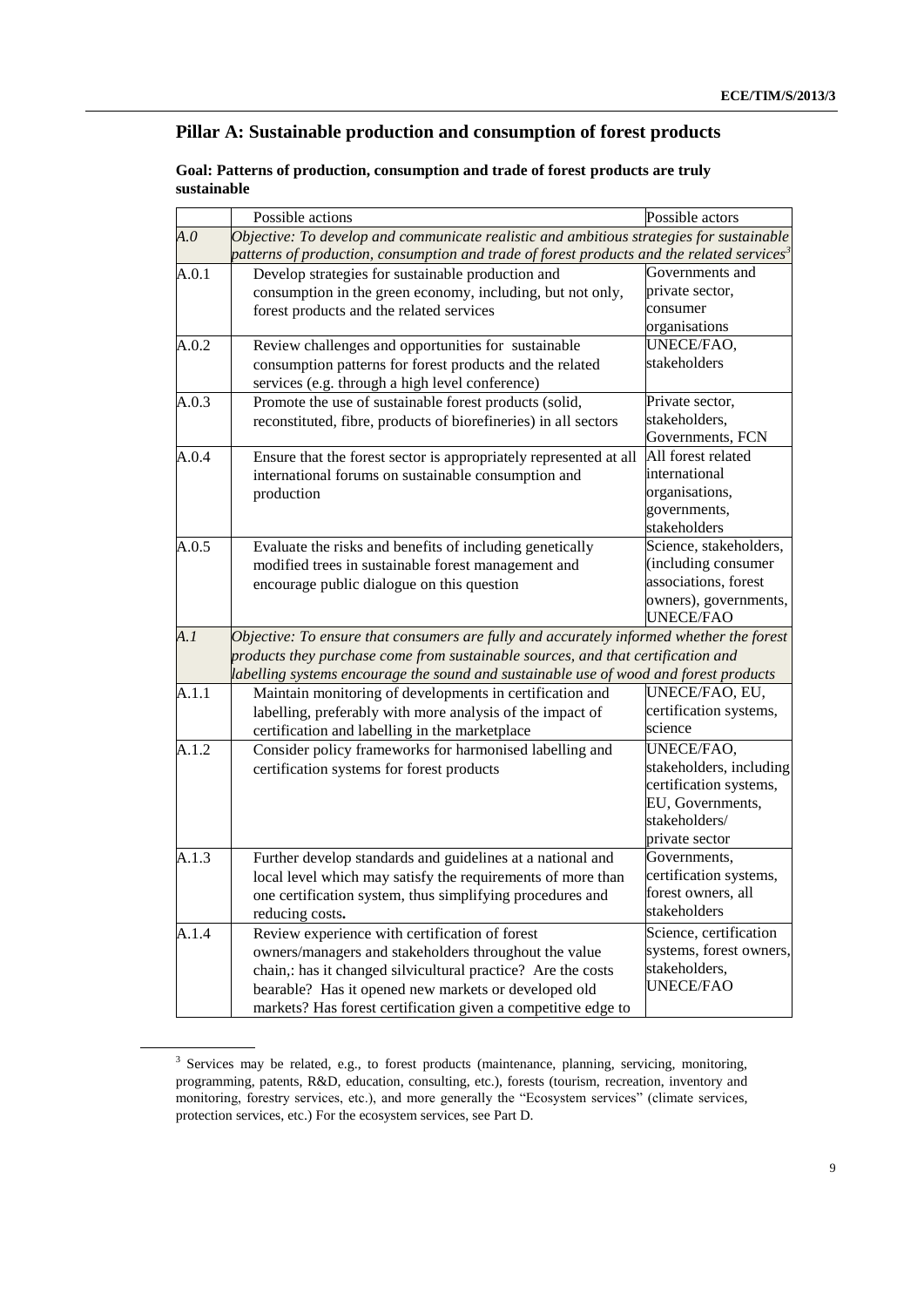## **ECE/TIM/S/2013/3**

|       | its users throughout the value chain?                                                                                                                                                                                                                                                                                                                                                    |                                                                                               |
|-------|------------------------------------------------------------------------------------------------------------------------------------------------------------------------------------------------------------------------------------------------------------------------------------------------------------------------------------------------------------------------------------------|-----------------------------------------------------------------------------------------------|
| A.1.5 | Further develop, in a holistic manner, standards that consider<br>forestry in the context of other land uses, making forest<br>certification relevant to non-traditional forest users, and<br>adaptable to the needs of those that are not yet certified and for<br>whom forest certification may currently be a barrier, in order                                                       | Certification systems,<br>forest owners, all<br>stakeholders                                  |
|       | to further encourage the sound and sustainable use of wood<br>and forest products.                                                                                                                                                                                                                                                                                                       |                                                                                               |
| A.2   | Objective: To help public and private buyers of forest products to develop and implement<br>procurement rules which encourage sustainable practices and promote demand for<br>certified forest products                                                                                                                                                                                  |                                                                                               |
| A.2.1 | Link the development of procurement policies to existing<br>legislation and practice on sustainable consumption and<br>production, including international standards and policy<br>frameworks (e.g. the Rio Forest Certification Declaration), and certification systems<br>internationally agreed SFM criteria and indicators (e.g. those<br>of the Montréal Process and Forest Europe) | EU and other<br>procurement<br>authorities,                                                   |
| A.2.2 | Work to promote procurement policies, public and private,<br>that adequately take into account sustainability considerations, authorities,<br>for instance the use of certified forest products, and do not<br>discriminate against forest products                                                                                                                                      | Procurement<br>UNECE/FAO, EU,<br>Governments, private<br>sector and consumer<br>organisations |
| A.3   | Objective: To ensure that wood supply from the region's forests is sufficient to satisfy, on<br>a sustainable basis, society's needs for renewable raw materials and sources of energy                                                                                                                                                                                                   |                                                                                               |
| A.3.1 | Take into consideration the Good practice guidance on<br>sustainable mobilisation of wood in Europe (2009) or<br>equivalent North American guidelines and initiatives when<br>developing wood mobilisation policies and instruments                                                                                                                                                      | Governments, private<br>sector, forest owners,<br>stakeholders.                               |
| A.3.2 | Carry out national studies on opportunities to increase the<br>potential sustainable wood supply.                                                                                                                                                                                                                                                                                        | UNECE/FAO.<br>Governments and<br>relevant stakeholders                                        |
| A.3.3 | Carry out research into the social and economic drivers of<br>wood supply, for instance motives and values of non-<br>traditional forest owners, supply curves for wood removals                                                                                                                                                                                                         | IIASA, EFI, Metla                                                                             |
| A.3.4 | Invest in infrastructure, including forest infrastructure, for<br>wood mobilisation                                                                                                                                                                                                                                                                                                      | Governments, private<br>sector, forest owners                                                 |
| A.4   | Objective: To promote innovation in forest management and in the production and use of<br>forest products and the related services so that the forest sector is a competitive supplier<br>of renewable and sustainably produced goods and services.                                                                                                                                      |                                                                                               |
| A.4.1 | Showcase innovative uses of wood and forests, e.g. by regular Private sector<br>forums/market places                                                                                                                                                                                                                                                                                     |                                                                                               |
| A.4.2 | Assess the potential and impact of biorefineries.                                                                                                                                                                                                                                                                                                                                        | FTP, private sector,<br><b>UNECE/FAO</b>                                                      |
| A.4.3 | Review and promote innovation intended to improve<br>efficiency in the use of materials in the manufacturing and<br>processing of forest products, and the competitiveness of the<br>sector.                                                                                                                                                                                             | UNECE/FAO                                                                                     |
| A.4.4 | Create conditions and approaches which promote innovation<br>(policies, framework conditions and changed attitudes).                                                                                                                                                                                                                                                                     | Governments,<br>stakeholders, forest<br>industries and relevant<br>stakeholders               |
| A.4.5 | Carry out studies on the current status of services related to                                                                                                                                                                                                                                                                                                                           | UNECE/FAO, EFI,                                                                               |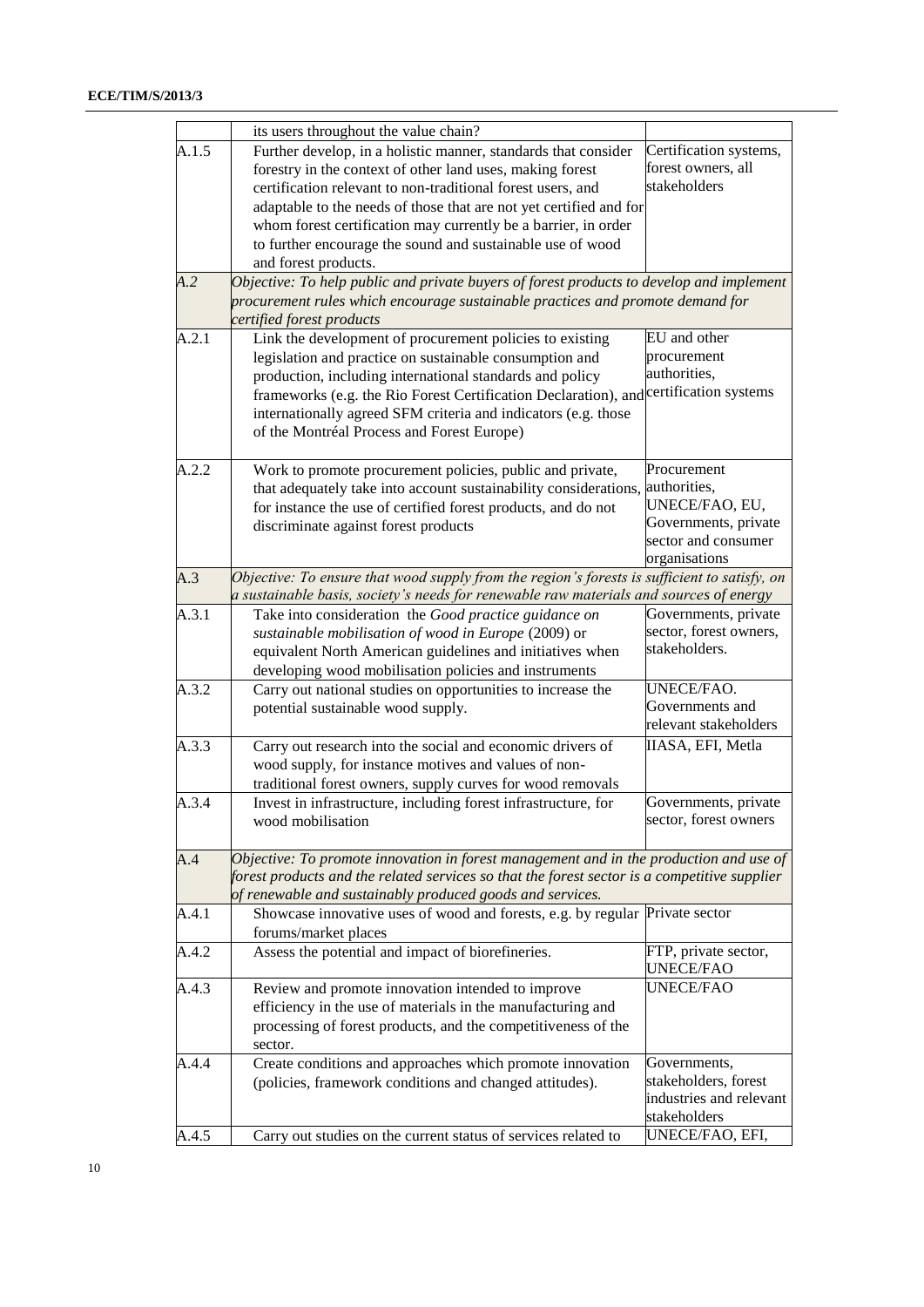|       | forest products, and other marketable forest sector services,<br>and their impact in terms of employment and value added                                                                                                                                                                                                                                 | research organizations                                                    |
|-------|----------------------------------------------------------------------------------------------------------------------------------------------------------------------------------------------------------------------------------------------------------------------------------------------------------------------------------------------------------|---------------------------------------------------------------------------|
| A.4.6 | Carry out research into the future social and economic drivers<br>of forest sector services, for example, R&D, globalization and<br>the trade in tasks, instead of trade in goods.]                                                                                                                                                                      | UNECE/FAO, EFI,<br>research organizations                                 |
| A.5   | Objective: To promote the use of LCA data based on internationally agreed standards<br>for all materials at all stages of manufacturing, use and recycling, to support decision<br>making at all levels                                                                                                                                                  |                                                                           |
| A.5.1 | Present and discuss LCA outcomes, starting from the<br>recommendations of the workshop on LCA "the Green Life of community,<br>Wood" held in October 2012.                                                                                                                                                                                               | UNECE/FAO, LCA<br>stakeholders                                            |
| A.5.2 | Promote the development and use of tools, including LCA to<br>go beyond measuring and reflecting the<br>carbon/energy/pollution footprint of products to include also<br>an assessment of the influence of a product during its life cycle<br>on biodiversity, human health, the workforce and other social<br>aspects.                                  | LCA community,<br>stakeholders, ISO,<br>UNEP/SETAC, EFI                   |
| A.5.3 | Participate in LCA strategic decision making, for instance by<br>ensuring that the forest sector is represented at UNEP/SETAC<br>Life Cycle Inventory (LCI) Programme.                                                                                                                                                                                   | Governments, private<br>sector                                            |
| A.5.4 | Promote the development and use of environmental product<br>declarations (EPDs) that are impartial between materials and<br>of Type III ecolabels, as per ISO standardised methodologies                                                                                                                                                                 | Governments,<br>stakeholders                                              |
| A.5.5 | Use LCA tools in accordance with ISO standards to assess<br>options in a comprehensive way, and take this into account in<br>decision making.                                                                                                                                                                                                            | Governments, private<br>sector and civil society                          |
| A.6   | Objective: to contribute to the development $\overline{of}$ green building standards and promote the<br>equitable treatment of all materials in terms of sustainability.                                                                                                                                                                                 |                                                                           |
| A.6.1 | Participate actively in strategic thinking on green building,<br>notably by joining the UNEP Sustainable Building and<br>Climate Initiative (SBCI) steering committee and its Technical<br>Advisory Committee on materials.                                                                                                                              | Private sector,<br>stakeholders                                           |
| A.6.2 | Establish a task force to monitor and analyse developments in<br>green building, in order to bring important trends and issues<br>(e.g. the alleged unfair treatment of forest products) to the<br>attention of policy makers, and monitor whether green<br>building codes, standards and programmes constitute barriers<br>to trade in forest products. | UNECE/FAO, EFI,<br>Governments, private<br>sector organisations           |
| A.6.3 | Study the advantages of including in green building standards<br>the carbon footprint of construction materials as well as the<br>characteristics in the use of the building. Promote the<br>conclusions of the study.                                                                                                                                   | Building research<br>institutes (FCBA, etc.)                              |
| A.6.4 | Inform forest sector stakeholders and stakeholders from other<br>sectors about developments in green building, especially in as<br>much as they affect forest products.                                                                                                                                                                                  | <b>UNECE/FAO, FCN</b>                                                     |
| A.6.5 | Promote the development and implementation at a national<br>level of green building standards which treat all materials<br>equitably.                                                                                                                                                                                                                    | National and sub-<br>national governments<br>and relevant<br>stakeholders |
| A.7   | Objective: To ensure that only legally produced forest products enter the market.                                                                                                                                                                                                                                                                        |                                                                           |
| A.7.1 | Exchange national experiences with regulations on illegal<br>logging.                                                                                                                                                                                                                                                                                    | UNECE/FAO, TTF,<br><b>EFI-FLEGT</b>                                       |
| A.7.2 | Analyse and monitor the effectiveness and long term impacts<br>and consequences of the US Lacey Act and EU timber trade<br>regulation on the sector (inside and outside the region), with                                                                                                                                                                | EFI, EU, UNECE TC,<br>ITTO, UNFF, all<br><b>UNECE</b> member              |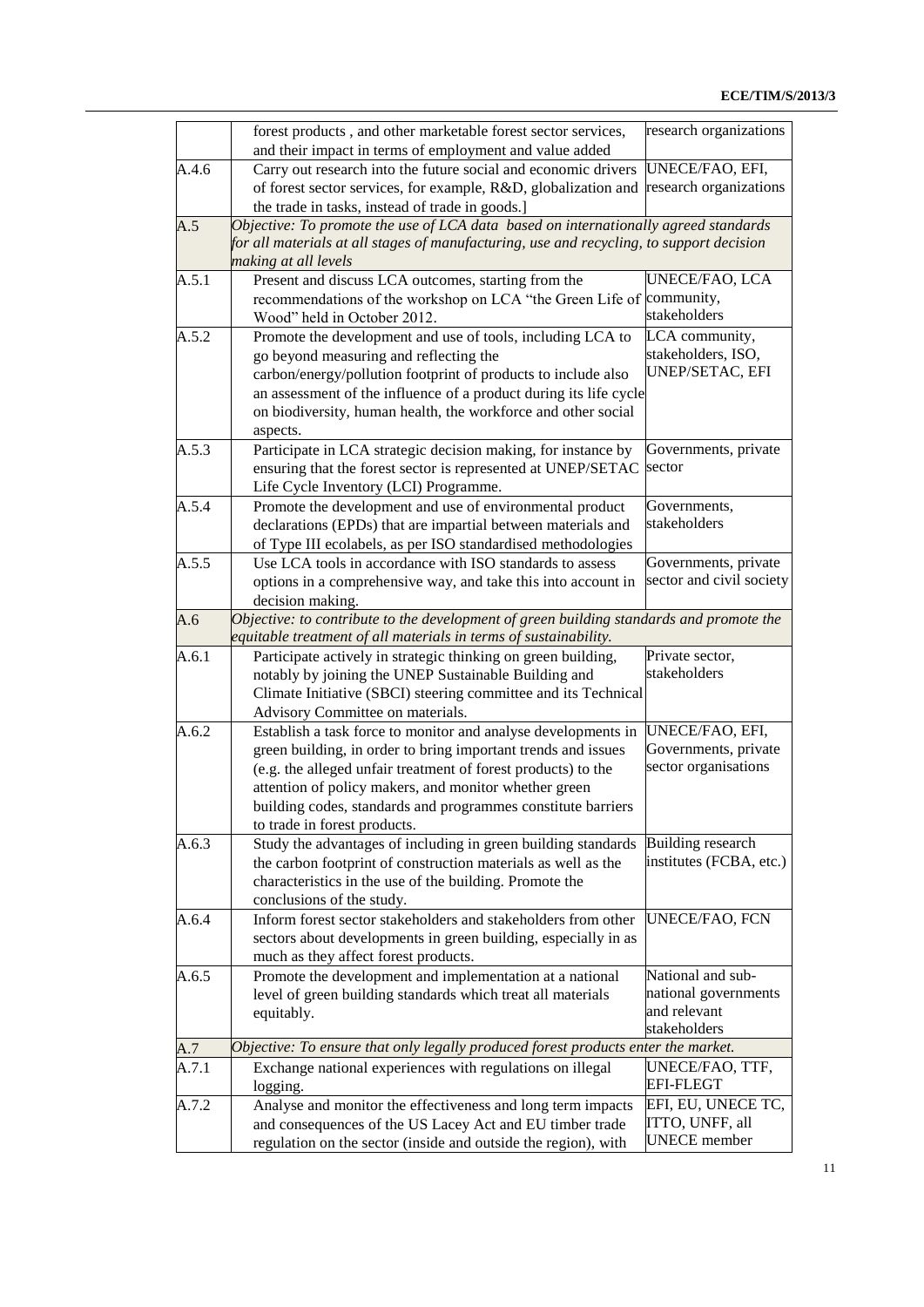|       | participation from other regions.                                       | countries            |
|-------|-------------------------------------------------------------------------|----------------------|
| A 7.3 | Assess the gap between <i>sustainability</i> and <i>legality</i> in the | Science, EFI FLEGT,  |
|       | relevant law of UNECE region countries                                  | certification bodies |

## **Pillar B. The low carbon forest sector**

## **Goal: The forest sector makes the best possible contribution to mitigation (sequestration, storage and substitution) of, and adaptation to, climate change**

|              | Possible actions                                                                                                          | Possible actors          |
|--------------|---------------------------------------------------------------------------------------------------------------------------|--------------------------|
| B.0          | Objective: to develop and communicate ambitious and realistic strategies for the low                                      |                          |
|              | carbon forest sector                                                                                                      |                          |
| B.0.1        | Analyse the emerging climate change regime from the                                                                       | UNECE/FAO, EFI,          |
|              | viewpoint of the forest sector, to ensure that accounting rules                                                           |                          |
|              | for forests, forest management and wood products are based                                                                |                          |
|              | on scientific facts and that the response of the sector to the                                                            |                          |
|              | new regime is balanced (notably between sequestration and                                                                 |                          |
|              | substitution) and compatible with the other dimensions of                                                                 |                          |
|              | sustainable forest management.                                                                                            |                          |
| B.0.2        | Review consistency of national forest programmes and climate Governments                                                  |                          |
|              | change strategies as regards forest sector contribution to                                                                |                          |
|              | climate change mitigation and adaptation with a view to                                                                   |                          |
|              | improving intersectoral communication and cooperation                                                                     |                          |
| B.0.3        | Carry out a study on the impact of the new carbon accounting                                                              | EFI, EU, UNECE TC,       |
|              | scheme on international trade in wood and forest products.                                                                | UNFCCC, all UNECE        |
|              |                                                                                                                           | member countries         |
| B.1          | Objective: To encourage the reduction of emissions of greenhouse gases by substituting                                    |                          |
|              | wood from sustainable sources for non-renewable materials and energy                                                      |                          |
| B.1.1        | Identify, using LCA, markets where the use of forest products                                                             | EFI, FTP, LCA            |
|              | instead of competing products would cause a significant                                                                   | community, private       |
|              | reduction in carbon emissions. (For instance low carbon                                                                   | sector, FCN              |
|              | housing) Promote this analysis, in cooperation with the private                                                           |                          |
|              | sector                                                                                                                    |                          |
| <b>B.1.2</b> | Continue to monitor developments in wood energy (supply                                                                   | UNECE/FAO (in            |
|              | and trade), compare developments with policy targets, put                                                                 | context of outlook       |
|              | demand for wood energy in the context of overall forest sector studies)<br>trends and potential.                          |                          |
|              |                                                                                                                           |                          |
| <b>B.1.3</b> | Provide guidelines and recommendations for developing                                                                     | EU, UNECE/FAO            |
|              | national action plans for energy efficiency and material                                                                  |                          |
|              | efficiency in buildings (not only for forest products). EU<br>members will coordinate this work with implementation of EU |                          |
|              | legislation on energy efficiency.                                                                                         |                          |
| B.1.4        | Promote the use of wood in construction.                                                                                  | National authorities,    |
|              | Compare national experiences with the use of different                                                                    | architecture and urban   |
|              | benchmarks, policy measures and legal frameworks.                                                                         | planning professional    |
|              | Establish targets for the use of wood in construction.                                                                    | associations, and forest |
|              |                                                                                                                           | industry. International  |
|              |                                                                                                                           | standardisation bodies.  |
| <b>B.1.5</b> | Incorporate all negative externalities into prices of all products Science, policy                                        |                          |
|              | and fuels to encourage increased use of renewable materials                                                               | makers, private sector   |
|              | and sources of energy, including wood.                                                                                    | and market actors.       |
| <b>B.1.6</b> | Develop a communication strategy to promote the use of                                                                    | FCN                      |
|              | wood as a contribution to climate change mitigation.                                                                      |                          |
| <b>B.1.7</b> | Promote use of low carbon energy and materials over high-                                                                 | UNEP, UNECE/FAO,         |
|              | carbon/non-renewable alternatives.                                                                                        | FCN                      |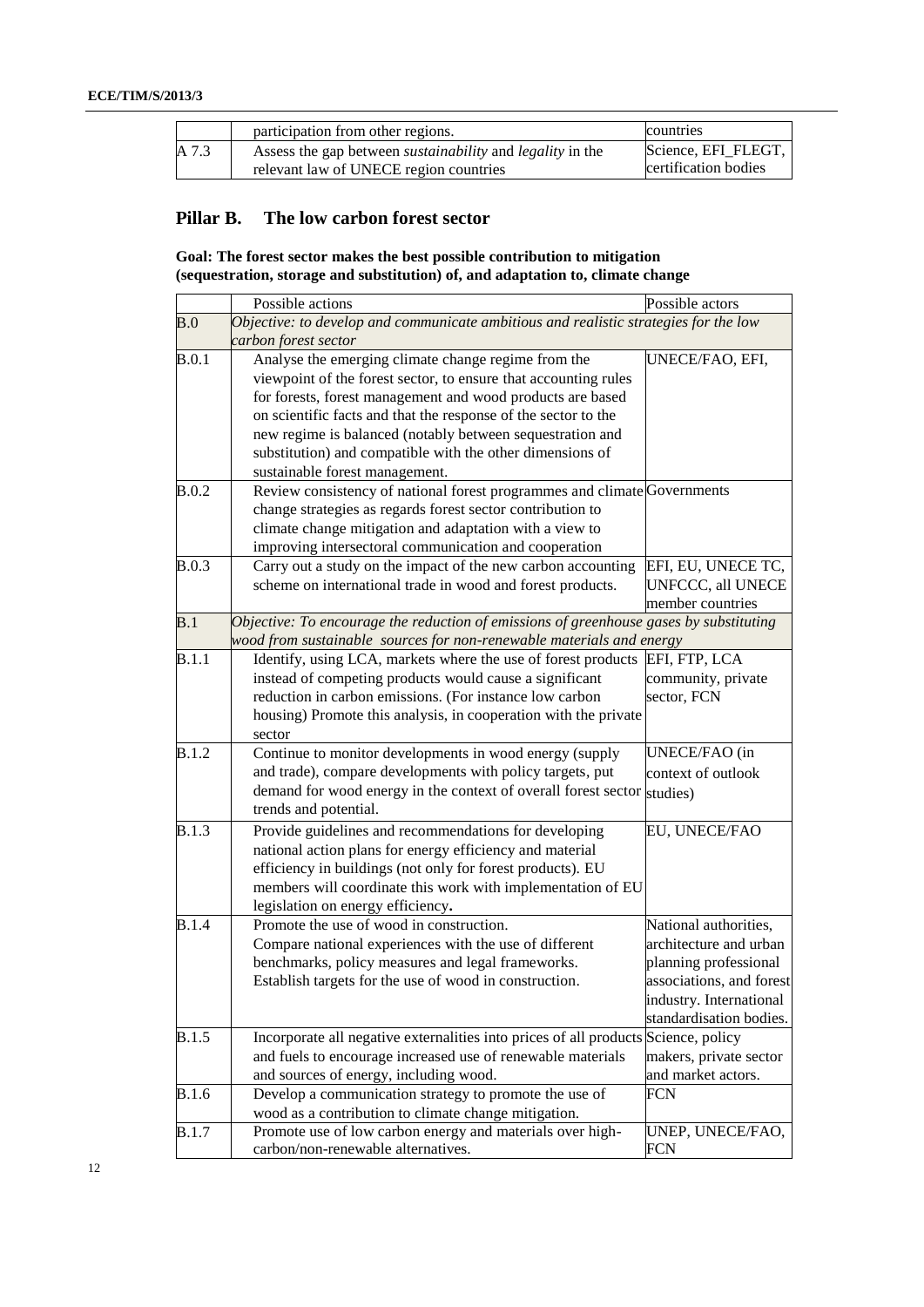| <b>B.1.8</b> | Promote wood mobilization by improving the functioning of                                           | UNECE/FAO, national          |
|--------------|-----------------------------------------------------------------------------------------------------|------------------------------|
|              | the wood energy market.                                                                             | forest policy makers,        |
|              |                                                                                                     | market actors (sellers       |
|              |                                                                                                     | and buyers)                  |
| B.2          | Objective: To promote the most efficient production, processing and use of wood raw                 |                              |
|              | material.                                                                                           |                              |
| B.2.1        | Analyse the advantages and disadvantages of the "cascade"                                           | UNECE/FAO, EFI,              |
|              | approach to wood use.                                                                               | LCA community                |
| B.2.2        | Develop and/or improve technologies to increase the                                                 | Private sector in            |
|              | efficiency and profitability of producing wood-based                                                | cooperation with             |
|              | renewable energy while minimizing environmental impacts.                                            | research community           |
|              |                                                                                                     | International funding        |
|              |                                                                                                     | programmes                   |
| <b>B.2.3</b> | Carry out research on the potential and use of bio-based                                            | <b>IUFRO</b>                 |
|              | products <sup>4</sup> , including biochar. <sup>5</sup>                                             |                              |
| <b>B.2.4</b> | Develop productive uses for landscape care wood <sup>6</sup> and                                    | National actors,             |
|              | recovered wood products, including consideration of the                                             | including municipal          |
|              | framework conditions necessary for their development.                                               | authorities                  |
| <b>B.2.5</b> | Avoid wherever possible landfill as a final destination for                                         | Environment                  |
|              | wood and paper waste.                                                                               | ministries, private          |
|              |                                                                                                     | sector                       |
| <b>B.2.6</b> | Promote local, decentralised and highly efficient use of wood                                       | Energy policy makers,        |
|              | energy, where appropriate                                                                           | private sector               |
| B.3          | Objective: $\overline{To}$ improve the capacity of the forest sector to adapt to climate change and |                              |
|              | manage the risks associated with a changing climate                                                 |                              |
| B.3.1        | Bring together science and policy, for instance at a conference IUFRO, UNECE/FAO                    |                              |
|              | on the Adaptation of Forests and Forest Management to                                               |                              |
|              | Changing Climate in the ECE region, to review progress since                                        |                              |
|              | the global conference on the same topic in 2008 <sup>7</sup>                                        |                              |
| <b>B.3.2</b> | Promote international cooperation and experience sharing on                                         | UNECE/FAO, FAO,              |
|              | the development of specific adaptive management regimes.                                            | EFI, IUFRO                   |
| <b>B.3.3</b> | Commission research into changes in demands on forests                                              | EFI, EUSTAFOR,               |
|              | goods and services directly or indirectly due to the changing                                       | <b>CEPF</b>                  |
|              | climate.                                                                                            |                              |
| <b>B.3.4</b> | Improve monitoring and early warning of forest pests and                                            | FAO, IUFRO,                  |
|              | diseases in the region with strengthened international                                              | <b>International Plant</b>   |
|              | cooperation.                                                                                        | <b>Protection Convention</b> |
|              |                                                                                                     | (IPPC)                       |
| <b>B.3.5</b> | Maintain and strengthen wildfire early warning and                                                  | FAO, GFMC, EU                |
|              | monitoring capacities, and promotion of integrated fire                                             | (JRC), UNISDR,               |
|              | management approaches, i.e. the targeted extraction of                                              | national fire                |
|              | biomass for both renewable energy provision and reduction of                                        | management bodies            |
|              | wildfire hazard; and the integration of communities / private                                       |                              |

<sup>4</sup> Commercial or industrial product (other than food or feed) that is composed, in whole or in significant part, of biological products or renewable domestic agricultural materials (including plant, animal, and marine materials) or forestry materials or an intermediate feedstock. (US Secretary of Agriculture).

<sup>&</sup>lt;sup>5</sup> Charcoal, when used for specific purposes, notably for soil amendment.

<sup>&</sup>lt;sup>6</sup> Landscape care wood is wood from non-forest sources, including: maintenance operations; treecutting activities in the horticulture industry; other landscape care or arboricultural activity in parks, cemeteries etc.; trees along roadsides and boundary ridges, rail- and waterways and gardens (EUwood). Industrial residues and post-consumer recovered wood are not included.

<sup>7</sup> See http://www.fao.org/docrep/010/k2985e/k2985e00.htm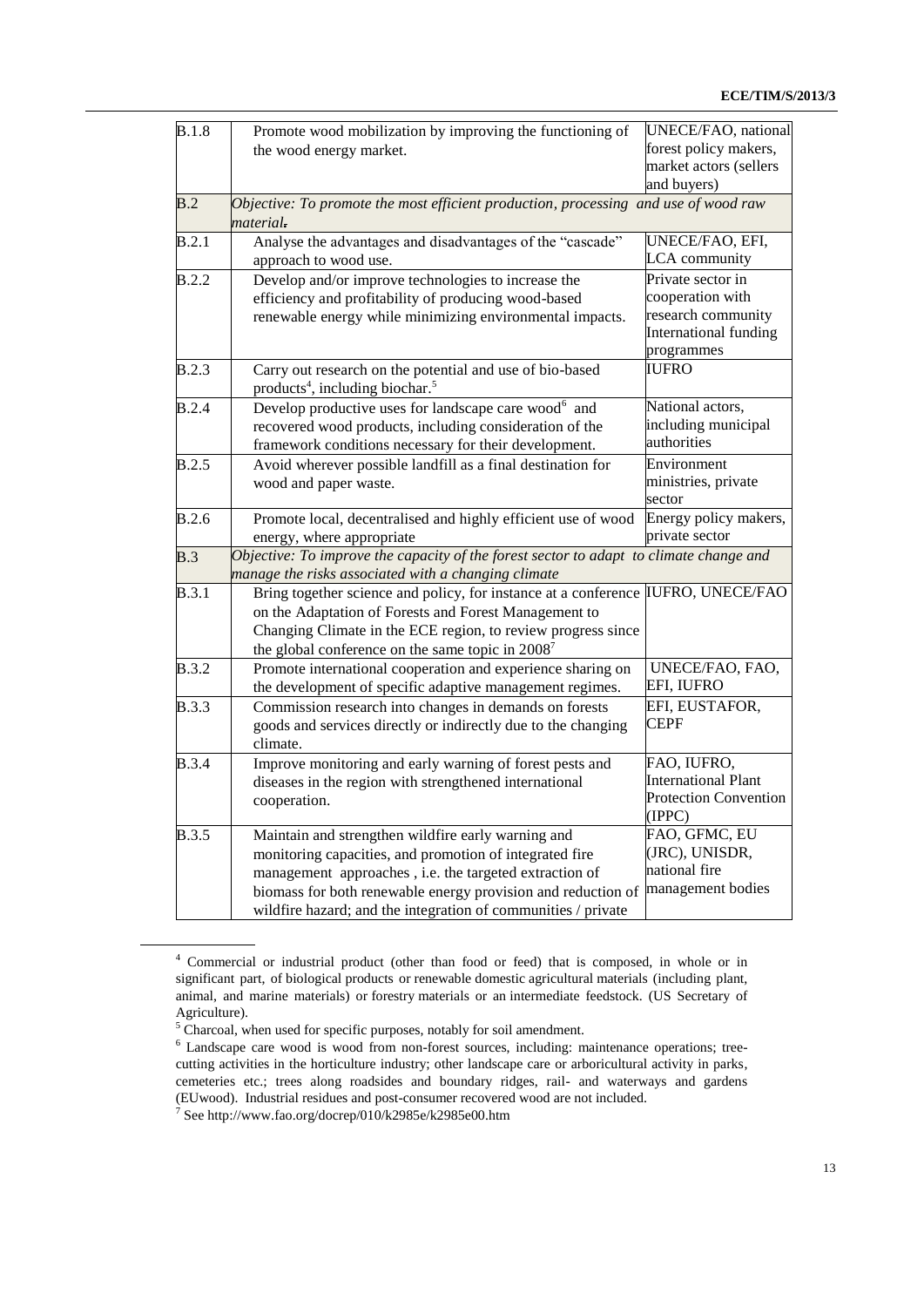#### **ECE/TIM/S/2013/3**

|              | forest users in the achieving these goals at local level.                              |                                        |
|--------------|----------------------------------------------------------------------------------------|----------------------------------------|
| <b>B.3.6</b> | Commission research on forest resilience in relation to the                            | IUFRO, EFI, research                   |
|              | impacts of climate change on "events" such as pest outbreaks,                          | community                              |
|              | storms and fires.                                                                      |                                        |
| <b>B.3.7</b> | Develop strategies for the use of forests as a tool for the                            | Governments, research                  |
|              | adaptation of society and the environment to climate change.                           |                                        |
| <b>B.3.8</b> | Develop and implement risk management and adaptation                                   | Governments, Forest                    |
|              | strategies for forests at a national level and by forest region.                       | authority, private                     |
|              |                                                                                        | forest owners and                      |
|              |                                                                                        | research institutes,                   |
|              |                                                                                        | insurance sector                       |
| B.4          | Objective: To promote the sequestration and storage of carbon in forest ecosystems and |                                        |
|              | harvested wood products                                                                |                                        |
| <b>B.4.1</b> | Contribute to the development of a climate change regime                               | Climate change<br>negotiators, private |
|              | which provides appropriate incentives to maintain or increase                          | sector, forest sector                  |
|              | carbon stocks in the forest ecosystem (including soil carbon)                          | analysts and policy                    |
|              | and harvested wood products, while preventing adverse<br>environmental impacts.        | makers                                 |
| <b>B.4.2</b> | Improve monitoring of carbon stocks in forests and harvested                           | UNFCCC, FRA,                           |
|              | wood products, for instance by developing and/or improving                             | UNECE/FAO, national                    |
|              | national greenhouse gas inventories, combined with forest                              | forest inventories                     |
|              | inventories.                                                                           |                                        |
| <b>B.4.3</b> | Analyse how chain of custody systems for forest products can                           | UNECE/FAO, FAO                         |
|              | contribute to the monitoring of carbon flows in harvested                              | acting as conveners of                 |
|              | wood products, and create incentives to develop this approach                          | private sector actors                  |
|              | possibly with the cooperation of certification bodies.                                 | with policymakers,                     |
|              |                                                                                        | certification systems.                 |
| <b>B.4.4</b> | Improve the understanding of consumer perceptions and                                  | Science                                |
|              | requirements regarding the increased use of long-lived wood                            |                                        |
|              | products.                                                                              |                                        |
| <b>B.4.5</b> | Improve the understanding of carbon in wood products                                   | EFI, VTT, vTI                          |
|              | (accounting, flows, consequences of the new climate change                             | Hamburg                                |
|              | regime).                                                                               |                                        |
| B.4.6        | Construct national legal and institutional frameworks which                            | Sector policy makers                   |
|              | make it possible for forest owners and industries to be                                |                                        |
|              | rewarded for carbon sequestration and storage                                          |                                        |
| <b>B.4.7</b> | Incorporate incentives for carbon sequestration and storage                            | Climate change and                     |
|              | into planning and operations (for forest owners and industries). Forest sector policy  |                                        |
|              |                                                                                        | makers<br><b>IUFRO, EFI</b>            |
| B.4.8        | Analyse the influence on national and local harvest levels and                         |                                        |
|              | silvicultural objectives of present and possible future climate                        |                                        |
| <b>B.4.9</b> | change regimes.<br>Improve forest management in order to optimise carbon               | National/regional                      |
|              | sequestration and storage while ensuring the sustainability and forest authorities,    |                                        |
|              | multifunctionality of forests at all levels.                                           | landowners and                         |
|              |                                                                                        | researchers.                           |
|              |                                                                                        |                                        |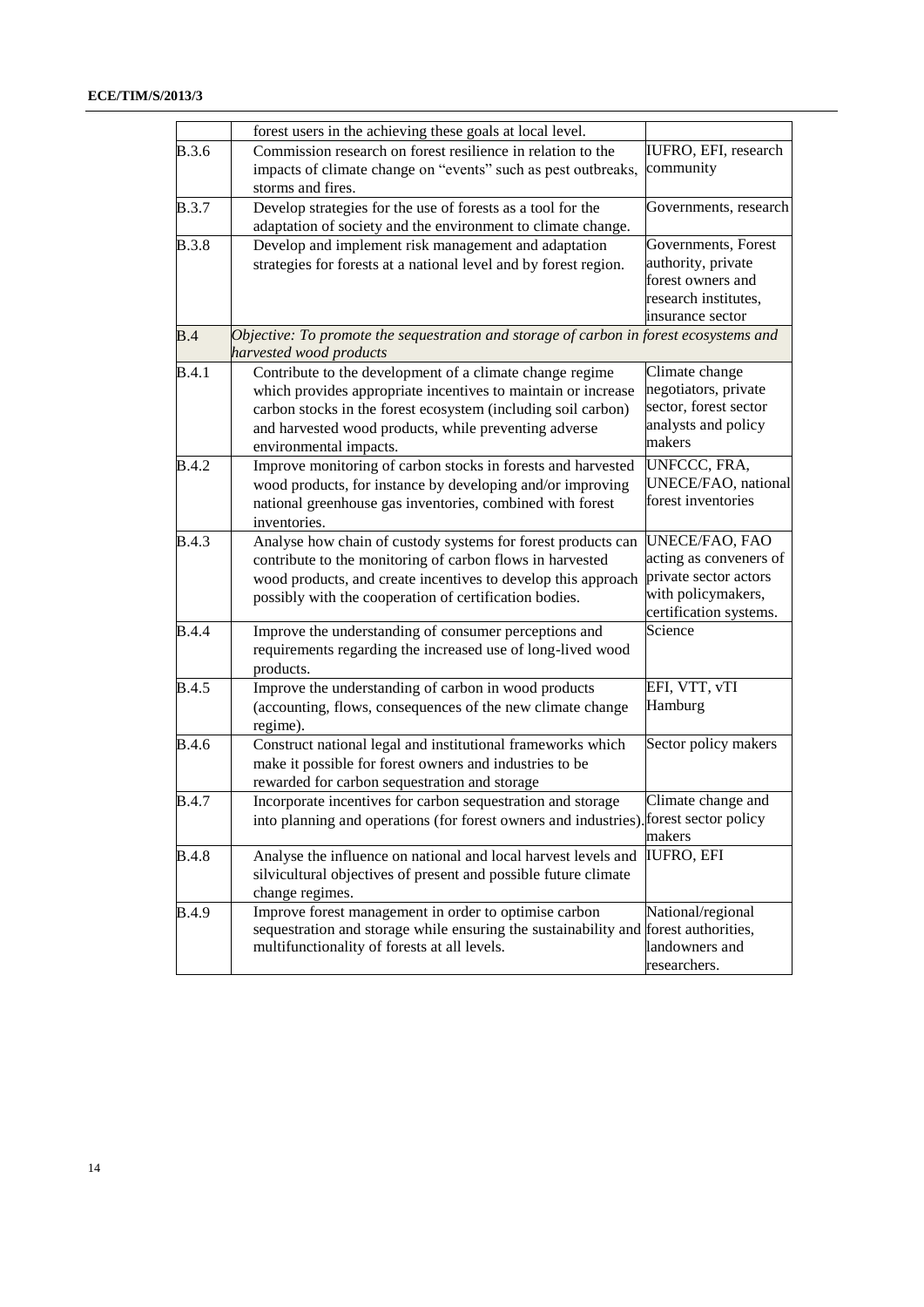## **Pillar C. Decent green jobs in the forest sector**

**Goal: The workforce is able to implement sustainable forest management, and the forest sector contributes to achieving the social goals of the green economy by providing decent jobs**

|       | Possible actions                                                                             | Possible actors      |
|-------|----------------------------------------------------------------------------------------------|----------------------|
| C.0   | Objective: to develop and communicate ambitious and realistic strategies for decent          |                      |
|       | green jobs in the forest sector                                                              |                      |
| C.0.1 | Review forest sector workforce issues in order to recommend                                  | UNECE/FAO, ILO,      |
|       | priorities and communicate their importance including through social partners, NGOs          |                      |
|       | wide stakeholder consultation.                                                               | and researchers      |
| C.1   | Objective: To ensure that the workforce has the necessary skills at all levels to carry out  |                      |
|       | the increasingly complex tasks associated with sustainable forest management                 |                      |
| C.1.1 | Improve monitoring and analysis of the forest-sector                                         | UNECE/FAO, ILO,      |
|       | workforce, including gender aspects, starting by updating the                                | Joint Expert Network |
|       | earlier ECE/FAO/ILO study of professional skills and                                         | to implement SFM     |
|       | training <sup>8</sup> .                                                                      | with stakeholders    |
|       |                                                                                              | (ENFE)               |
| C.1.2 | Review and discuss at policy level the main threats to                                       | UNECE/FAO, ILO,      |
|       | sustainability of the workforce), and possible                                               | ENFE, EUSTAFOR,      |
|       | countermeasures. Include regular sessions on "new forest jobs                                | CEPF, other          |
|       | in the green economy" at high level forest sector meetings.                                  | stakeholders         |
|       | The review should also include gender aspects.                                               |                      |
| C.1.3 | Develop tripartite (government/unions/employers) approaches                                  | Governments), ILO,   |
|       | to green jobs in the forest sector, using tools such as                                      | stakeholders         |
|       | regulations, minimum standards, certification etc.                                           |                      |
| C.1.4 | Increase investment in the education and training of                                         | Governments          |
|       | contractors, forest workers and forest owners as well as key                                 | (labour/training     |
|       | personnel along the processing stages (operators, engineers,                                 | ministries), Joint   |
|       | designers, developers, architects etc.)                                                      | Expert Network,      |
|       |                                                                                              | EFESC, ENFE, EFI     |
| C.1.5 | Encourage associations, such as contractors associations, as a                               | Governments, ENFE    |
|       | means to improve access to training.                                                         |                      |
| C.2   | Objective: To reduce the levels of illness and injury experienced at present by the forestry |                      |
|       | workforce, taking into account the changes in technology and their implications for          |                      |
|       | occupational health and safety due to the transition to the green economy.                   |                      |
| C.2.1 | Raise the level of political will to improve the safety and                                  | ILO, national        |
|       | health of the workforce, by studying workforce status and                                    | occupational safety  |
|       | trends, with national comparisons, and analysis of the                                       | and health           |
|       | differences.                                                                                 | organisations,       |
|       |                                                                                              | stakeholders         |
| C.2.2 | Radically improve the monitoring of occupational safety and                                  | UNECE/FAO, ILO,      |
|       | health of the forestry workforce, to enable meaningful analysis national forest and          |                      |
|       | and preventive action, notably by improving monitoring                                       | occupational safety  |
|       | coverage of contractors, farmers, migrant labour, etc. and by                                | institutions         |
|       | putting in place capacity building for improved reporting on                                 |                      |
|       | social indicators.                                                                           |                      |
| C.2.3 | Promote and monitor implementation of the FAO code of                                        | ENFE, ILO            |
|       | practice on forest contractors                                                               |                      |
| 2.2.4 | Enforce relevant legislation and develop regulations, if                                     | Governments with     |

8 *Skills and Training in Forestry-Results of a Survey of ECE Member Countries.* Geneva:

FAO/ECE/ILO Joint Committee on Forest Technology, Management and Training, 1996.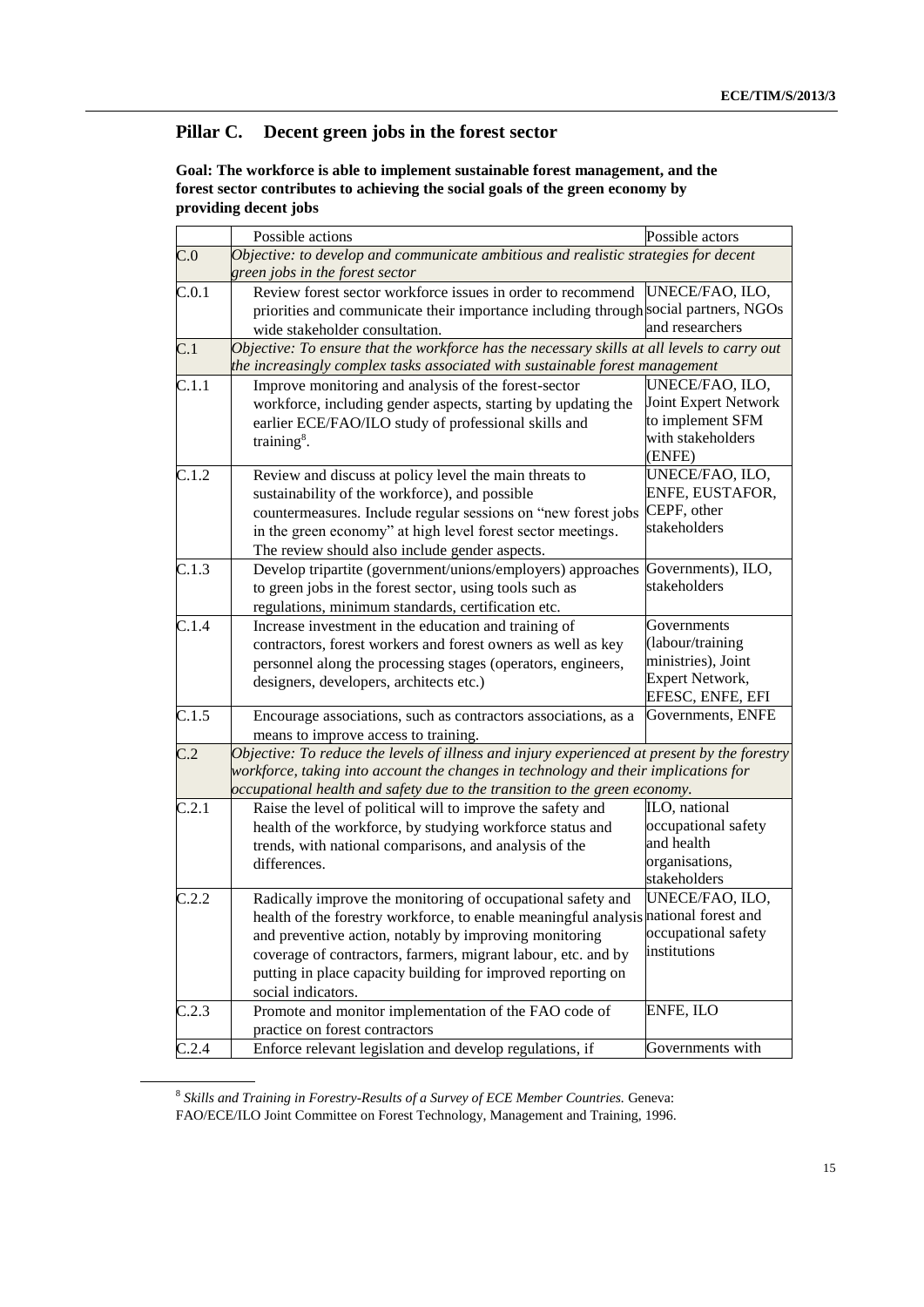|       | necessary, to take account of changing technology (vibration                            | relevant stakeholders  |
|-------|-----------------------------------------------------------------------------------------|------------------------|
|       | hazard) and changing social conditions (self-employed                                   |                        |
|       | contractors, migrant workers).                                                          |                        |
| C.2.5 | Fund extension work to make employers and workers sensitive Governments with            |                        |
|       | to safety and health issues, and implement campaigns to                                 | relevant stakeholders  |
|       | promote a culture of preventative occupational safety and                               |                        |
|       | health.                                                                                 |                        |
| C.3   | Objective: To review the work methods used for harvesting and silviculture, determine   |                        |
|       | whether they need to be improved and to ensure that best practice is applied everywhere |                        |
| C.3.1 | Develop and share best practice for environmentally efficient, Governments with         |                        |
|       | productive, safe and sustainable forest operations.                                     | relevant stakeholders, |
|       |                                                                                         | Joint Expert Network,  |
|       |                                                                                         | <b>ENFE</b>            |
| C.3.2 | Identify changes in forest operations which might be necessary Joint Expert Network,    |                        |
|       | for sustainable forest management (workshop).                                           | with ENFE, ILO,        |
|       |                                                                                         | national operations    |
|       |                                                                                         | research institutions  |
| C.3.3 | Review challenges and dilemmas connected to forest                                      | UNECE/FAO, ILO,        |
|       | operations (reconciling different management goals,                                     | Joint Expert network,  |
|       | mobilising sufficient operational capacity for sustainable                              | stakeholders           |
|       | forest management).                                                                     |                        |
| C.4   | Objective: To promote the use of tools to assess the socio-economic impacts of green    |                        |
|       | economy policies on the forest sector                                                   |                        |
| C.4.1 | Monitor and analyse at the policy level the impact of green                             | ILO, UNECE/FAO,        |
|       | economy policy on employment in the forest sector, possibly                             | FOREST EUROPE,         |
|       | with a cross-sectoral approach.                                                         | <b>UNEP</b>            |

# **Pillar D. Valuation of, and payment for, forest ecosystem services**

#### **Objective: to identify and value forest functions and to establish payment for ecosystem services (PES), encouraging sustainable production and consumption patterns.**

|       | Possible actions                                                                                                                                                                                                                                                                                                                                                                                                     | Possible actors                                                                              |
|-------|----------------------------------------------------------------------------------------------------------------------------------------------------------------------------------------------------------------------------------------------------------------------------------------------------------------------------------------------------------------------------------------------------------------------|----------------------------------------------------------------------------------------------|
| D.0   | Objective: to develop and communicate ambitious and realistic strategies for the<br>valuation of and payment for forest ecosystem services                                                                                                                                                                                                                                                                           |                                                                                              |
| D.0.1 | Review and develop approaches to the valuation of and<br>payment for different forest ecosystem services, in the<br>UNECE region, and involve both research and policy bodies<br>in this work.                                                                                                                                                                                                                       | UNECE/FAO, EFI,<br><b>IUFRO, Forest</b><br>Europe, UNEP                                      |
| D.1   | Objective: To support the assigning of economic value to non-marketed forest goods and<br>services and to enhance the understanding and recognition of the public goods provided<br>by forests.                                                                                                                                                                                                                      |                                                                                              |
| D.1.1 | Intensify research on the valuation of forest goods and<br>services, notably as regards policy objectives, possible funding EEA, UNECE/FAO<br>sources, and the incorporation of values of forest ecosystems<br>into national accounting frameworks. Build databases and<br>online platforms for exchange, cooperation and data<br>dissemination. Develop guidance for the valuation of forest<br>ecosystem services. | Science, IUFRO, EFI,                                                                         |
| D.1.2 | Organize a policy forum, based on survey and analysis,<br>leading to concrete recommendations on the valuation of the<br>public goods provided by forests such as human health and<br>well-being, as well as on emerging dilemmas and trade-offs<br>for managers and policy makers.                                                                                                                                  | Forest Europe, science,<br>EFI, UNECE/FAO.<br>This could also be a<br>country-led initiative |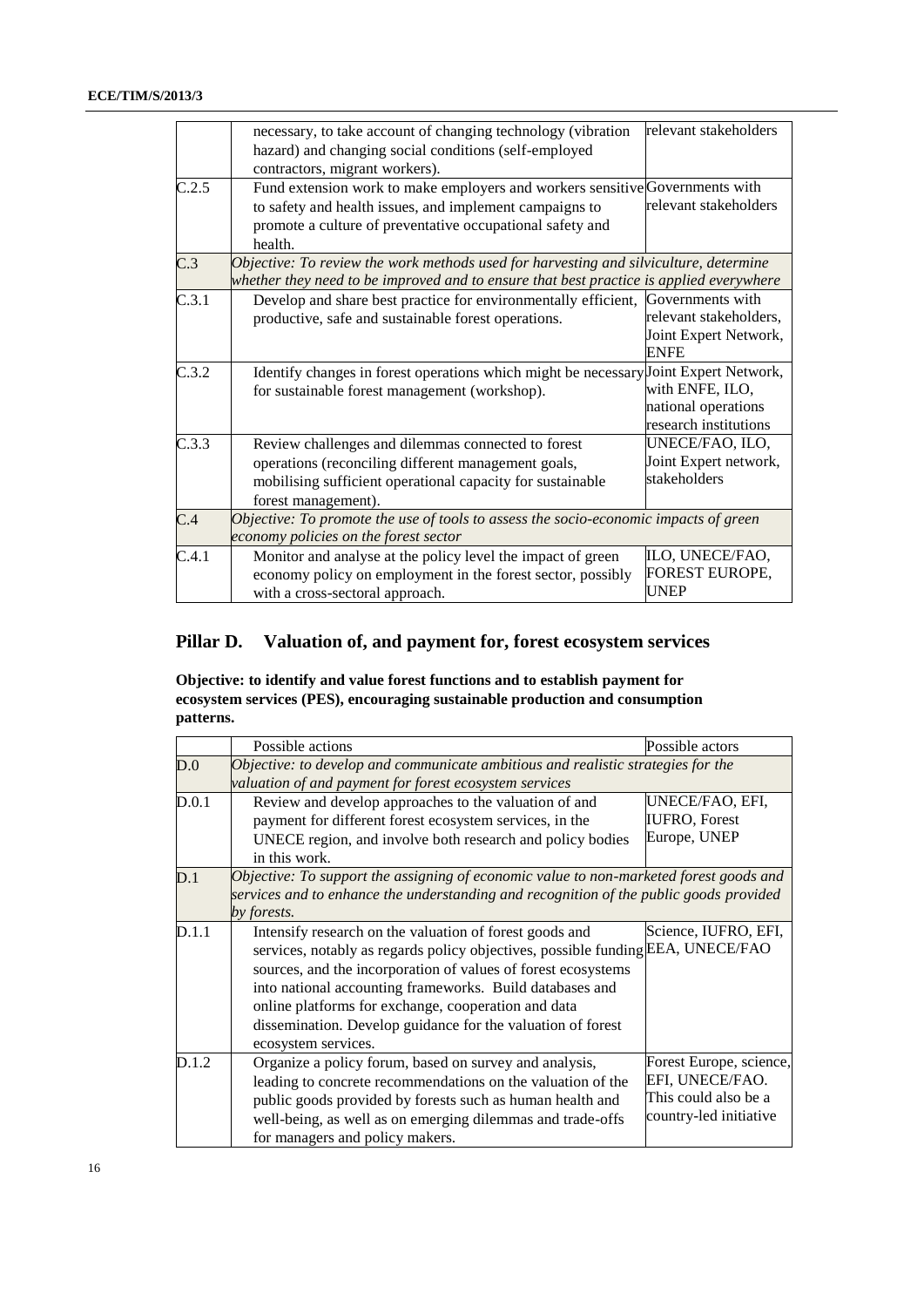| D.1.3 | Cooperate with other communities such as health, biodiversity, UNEP, TEEB<br>climate change, energy, agriculture and business, including the<br>insurance sector, to exchange knowledge on valuation                                                                                                                                                                                                          |                                                                                                   |
|-------|---------------------------------------------------------------------------------------------------------------------------------------------------------------------------------------------------------------------------------------------------------------------------------------------------------------------------------------------------------------------------------------------------------------|---------------------------------------------------------------------------------------------------|
|       | methodologies.                                                                                                                                                                                                                                                                                                                                                                                                |                                                                                                   |
| D.1.4 | Undertake national and regional reviews of forest ecosystem<br>services and assess their values, with the participation of forest stakeholders,<br>managers, researchers and consumers of forest ecosystem<br>services with a view to improve enabling conditions for forest<br>investments                                                                                                                   | Governments, science,<br>UNECE/FAO team on<br>monitoring SFM                                      |
| D.1.5 | Promote the disclosure of the values of forest ecosystem                                                                                                                                                                                                                                                                                                                                                      | Private sector,                                                                                   |
|       | services (supplied or consumed/impaired) at the corporate                                                                                                                                                                                                                                                                                                                                                     | Governments,                                                                                      |
|       | level.                                                                                                                                                                                                                                                                                                                                                                                                        | stakeholders                                                                                      |
| D.2   | Objective: To promote best practice in the development and implementation of Payment<br>for Ecosystem Services (PES) in order to ensure the continued provision of forest<br>environmental services.                                                                                                                                                                                                          |                                                                                                   |
| D.2.1 | Review and share experience on payment for forest ecosystem UNECE/FAO; EFI;<br>services, notably enabling conditions for PES and monitor<br>progress, taking into account existing material (e.g. SoEF<br>2011) and identifying implications for PES design and<br>implementation.                                                                                                                            | Research community;<br>EU: multi-level FP7<br>consortium and<br><b>Regional Funds</b>             |
| D.2.2 | Build capacity at the national level for PES development and<br>implementation and incorporate PES into existing strategies on stakeholders.<br>the basis of experience.                                                                                                                                                                                                                                      | Governments,                                                                                      |
| D.2.3 | Develop guidelines for policies and instruments that will<br>provide a framework for PES and identify potential PES<br>funding options.                                                                                                                                                                                                                                                                       | UNEP, UNECE/FAO                                                                                   |
| D.2.4 | Empower forest owners and promote partnerships between<br>forest owners and other actors/stakeholders in developing and<br>providing ecosystem services, for instance forest<br>tourism/ecotourism services                                                                                                                                                                                                   | Forest owner<br>associations, state<br>forest organisations,<br>governments                       |
| D.2.5 | Identify, review and communicate success stories for PES in<br>the forest sector and use them to raise public awareness                                                                                                                                                                                                                                                                                       | FCN, stakeholders                                                                                 |
| D.2.6 | Undertake a comparison between the value of marketed and<br>non-marketed forest goods and services, and develop<br>recommendations as to how academic valuation methods<br>could be transformed into payment systems.                                                                                                                                                                                         | Science, private forest<br>owners, financial<br>services sector                                   |
| D.3   | To review ways in which forests contribute to or endanger human health and well-being,<br>and ascertain whether this information is properly incorporated into policies and<br>practices                                                                                                                                                                                                                      |                                                                                                   |
| D.3.1 | Organise a regional forum on forests and human health to<br>review the situation, opportunities and challenges including<br>the specific hazards and risks (e.g., air pollution from forest<br>and other vegetation fires affecting human health and<br>security), as well as benefits to human health from forests, and<br>make recommendations for future work, at the international<br>and national level. | WHO, IUFRO,<br>ministries of health,<br>medical schools, forest<br>owners, GFMC,<br><b>UNISDR</b> |
| D.3.2 | Study on wellbeing in wooden buildings vs. buildings with<br>other structures.                                                                                                                                                                                                                                                                                                                                | Building research<br>organisations                                                                |
| D.3.3 | Undertake a comprehensive evaluation of the health and<br>recreational services provided by forests (capturing positive<br>and negative aspects) and communicate findings and<br>conclusions of this exercise.                                                                                                                                                                                                | WHO, IUFRO,<br>ministries of health,<br>medical schools, forest<br>owners                         |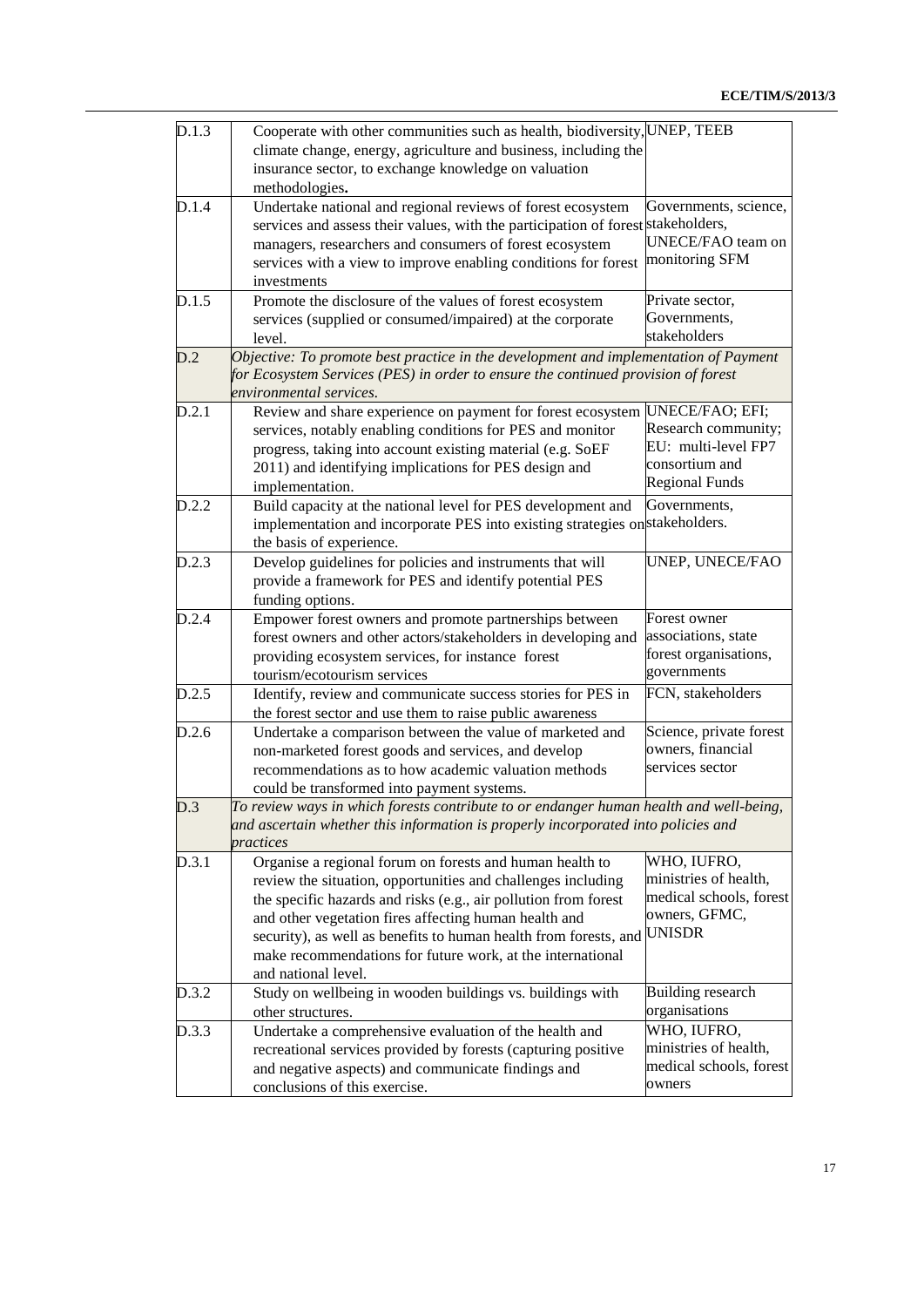## **Pillar E. Monitoring and governance of the forest sector**

**Objective: To ensure that the forest sector in the region has policies and institutions which promote sustainable forest management, that policy making is evidence-based, policy instruments are effective, efficient and equitable, and that monitoring is adequate in order to mainstream the green economy in forest sector policies.**

|            | Possible actions                                                                                                                                                         | Possible actors                         |
|------------|--------------------------------------------------------------------------------------------------------------------------------------------------------------------------|-----------------------------------------|
| $\rm{E.0}$ | Objective: to develop and communicate ambitious and realistic strategies for monitoring                                                                                  |                                         |
|            | and governance of the forest sector                                                                                                                                      |                                         |
| E.0.1      | Carry out national forest sector policy reviews, in an                                                                                                                   | <b>UNECE/FAO</b>                        |
|            | international context, with peer review, along the lines of the                                                                                                          |                                         |
|            | environmental performance reviews carried out by UNECE.                                                                                                                  |                                         |
| E.0.2      | Review national forest sector governance and the adequacy of                                                                                                             | Governments with                        |
|            | available supporting information (when such a review has not                                                                                                             | relevant stakeholders                   |
|            | been undertaken recently).                                                                                                                                               |                                         |
| E.0.3      | Analyse the conditions under which policies affecting the                                                                                                                | Science,                                |
|            | forest sector are set, to better understand why policies are                                                                                                             | UNECE/FAO, EFI                          |
|            | formulated as they are and to investigate where improvement                                                                                                              |                                         |
|            | may be made in order to overcome limitations                                                                                                                             |                                         |
| E.0.4      | Develop the capacities (skills, information, institutions, etc.) of Governments,                                                                                         |                                         |
|            | all stakeholders (workforce, private sector, administrations,                                                                                                            | stakeholders, public                    |
|            | etc.) to implement sustainable forest management, and forest                                                                                                             | private partnerships                    |
|            | protection and monitor progress in its implementation.                                                                                                                   |                                         |
| E.0.5      | Review gender aspects of the forest sector in the green                                                                                                                  | UNECE/FAO, FAO,                         |
|            | economy, starting from the conclusions and recommendations                                                                                                               | governments, civil                      |
|            | of Time for action: changing the gender situation in forestry                                                                                                            | society                                 |
|            | by the ECE/FAO team of specialists on women in forestry,                                                                                                                 |                                         |
|            | $20069$ , and develop further actions as appropriate                                                                                                                     |                                         |
| E.1        | Objective: To ensure that the forest information available is comprehensive and<br>comparable, structured according to the regional criteria and indicators sets, at the |                                         |
|            | appropriate spatial resolution for decision making, that analysis of the outlook makes it                                                                                |                                         |
|            | possible to assess the consequences of policy choices, and that policy makers make use of                                                                                |                                         |
|            | the best available information and analysis                                                                                                                              |                                         |
| E.1.1      | Maintain and develop present inter-organisation cooperation                                                                                                              | UNECE/FAO (notably                      |
|            | on forest resource assessment (CFRQ), State of Europe's                                                                                                                  | teams on Monitoring                     |
|            | Forests) and forest sector outlook studies, set up appropriate                                                                                                           | of SFM and on                           |
|            | task forces to address the challenges in measuring particular                                                                                                            | Outlook), FOREST                        |
|            | indicators.                                                                                                                                                              | EUROPE, Montréal                        |
|            |                                                                                                                                                                          | Process, partners for                   |
|            |                                                                                                                                                                          | SoEF and                                |
|            |                                                                                                                                                                          | <b>EFSOS/NAFSOS</b>                     |
| E.1.2      | Develop the capacity of all countries so that they can make                                                                                                              | Governments,                            |
|            | available usable data for all indicators for sustainable forest                                                                                                          | UNECE/FAO,                              |
|            | management.                                                                                                                                                              | linternational Criteria                 |
|            |                                                                                                                                                                          | and Indicators partners                 |
| E.1.3      | Develop the forest sector's contribution to broader green                                                                                                                | UNECE/FAO,                              |
|            | economy indicator data sets:                                                                                                                                             | FOREST EUROPE,<br>Montréal Process EFI, |
|            | - explore how "forest sector" indicators can be used to report                                                                                                           | <b>UNEP</b>                             |
|            | on the green economy                                                                                                                                                     |                                         |
|            | - discuss with other sectors how they want to report on their                                                                                                            |                                         |
|            | contribution to a green economy                                                                                                                                          |                                         |

<sup>9</sup>Available fro[m http://www.fao.org/forestry/10952-0dc39dc097e544f4dbe8167fb9b62ea99.pdf](http://www.fao.org/forestry/10952-0dc39dc097e544f4dbe8167fb9b62ea99.pdf)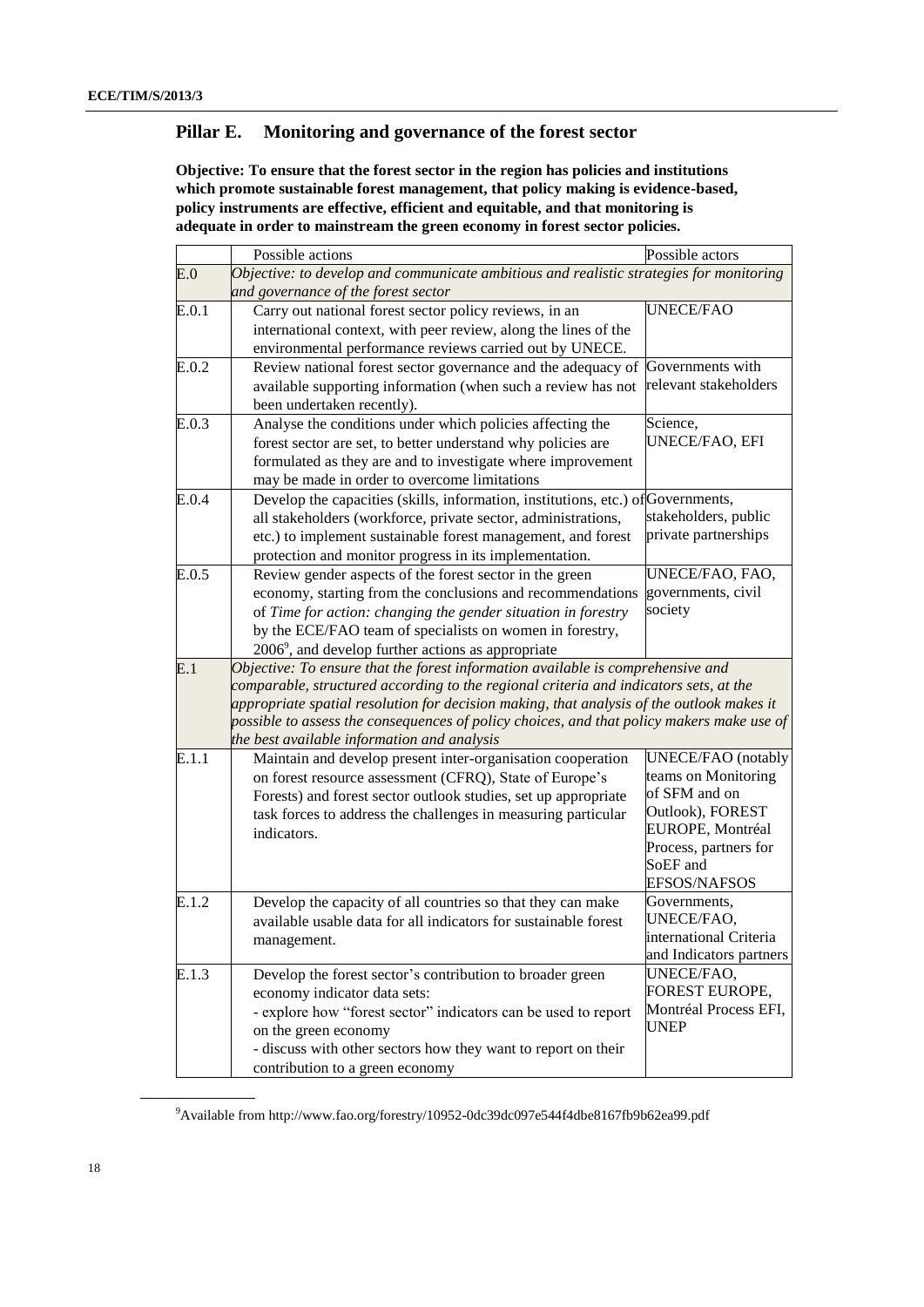|       | - adjust current criteria and indicators and/or develop new                                                              |                                         |
|-------|--------------------------------------------------------------------------------------------------------------------------|-----------------------------------------|
|       | ones (in dialogue with other sectors).                                                                                   |                                         |
|       | - ensure that forest sector indicators for green economy                                                                 |                                         |
|       | monitoring are consistent with other forest sector indicators,                                                           |                                         |
|       | notably those for sustainable forest management.                                                                         |                                         |
| E.1.4 | Produce regular fact based reports on sustainable forest                                                                 | Governments,                            |
|       | management in countries, based on international and national                                                             | stakeholders, EFI,                      |
|       | criteria and indicators.                                                                                                 | <b>UNECE/FAO</b>                        |
| E.2   | Objective: To develop an agreed method for assessing sustainable forest management at                                    |                                         |
|       | the international level, based on criteria and indicator sets, and apply this method, to                                 |                                         |
|       | provide policy makers, particularly in the forest sector, with clear information on                                      |                                         |
|       | whether forest are being sustainably managed or not                                                                      |                                         |
| E.2.1 | Develop an agreed methodology to assess the sustainability of UNECE/FAO, science,                                        |                                         |
|       | forest management, possibly building on SOEF 2011                                                                        | SoEF partners,                          |
|       | experience, as well as the experience of other processes, and                                                            | <b>Montréal Process</b>                 |
|       | implement it.                                                                                                            |                                         |
| E.2.2 | Encourage cooperation between FOREST EUROPE and the                                                                      | FOREST EUROPE,                          |
|       | Montréal Process.                                                                                                        | Montréal Process,                       |
|       |                                                                                                                          | UNECE/FAO,                              |
|       |                                                                                                                          | FAO/FRA,                                |
|       |                                                                                                                          | Governments                             |
| E.2.3 | Assess the sustainability of forest management at the national                                                           | Governments, with                       |
|       | level.                                                                                                                   | relevant stakeholders                   |
| E.2.4 | Develop capacity for reporting on indicators of sustainable                                                              | UNECE/FAO,                              |
|       |                                                                                                                          | FOREST EUROPE,                          |
|       | forest management, at national and international level, taking                                                           | EFI (incl. its project on               |
|       | into account that the negotiations for a Legally Binding                                                                 | implementation of                       |
|       | Agreement on Forests in Europe might imply a revision of the                                                             | criteria and indicators)                |
|       | criteria and indicators.                                                                                                 |                                         |
| E.3   | To review existing forest sector policy instruments in the light of the requirements of $a$                              |                                         |
|       | green economy, and, if necessary, make proposals for a new approach, while improving                                     |                                         |
|       | synergies at the international level                                                                                     |                                         |
| E.3.1 | Prepare detailed and objective study at the regional level of                                                            | UNECE/FAO,<br>FOREST EUROPE,            |
|       | policy instruments in place and whether they are appropriate                                                             | EFI, ILO with other                     |
|       | for a green economy, leading, if appropriate to proposals for                                                            | IGO                                     |
|       | improvement.                                                                                                             |                                         |
| E.3.2 | Include the green economy as one of the main topics of                                                                   | Relevant forest sector                  |
|       | programmes of work.                                                                                                      | organisations and                       |
|       |                                                                                                                          | institutions                            |
| E.3.3 | Create European forest partnership on a voluntary basis to                                                               | UNECE/FAO,                              |
|       | improve coordination and cooperation between international                                                               | FOREST EUROPE,                          |
|       | organisations in Europe.                                                                                                 | EU agencies, EFI, with                  |
|       |                                                                                                                          | other agencies                          |
| E.3.4 | Prepare detailed and objective study at the national level of                                                            | Governments, science,                   |
|       | policy instruments in place and whether they are appropriate                                                             | EFI                                     |
|       | for a green economy, leading, if appropriate to proposals for                                                            |                                         |
|       | improvement.                                                                                                             |                                         |
| E.3.5 | Promote sustainable forestry in rural communities including                                                              | Governments                             |
|       | forest-based entrepreneurship, capacity building and                                                                     |                                         |
|       | innovation.                                                                                                              |                                         |
| E.4   |                                                                                                                          |                                         |
|       | To improve communication with the public and policy makers about the forest sector's                                     |                                         |
|       | actual and potential role in the green economy and facilitate public participation in the                                |                                         |
|       | debate on the green economy                                                                                              |                                         |
| E.4.1 |                                                                                                                          | UNECE/FAO, FCN,                         |
|       | Improve the sector's capacity to communicate, by developing<br>national and international communications, capacities and | FOREST EUROPE,                          |
|       | funding, and sharing experience.                                                                                         | Montréal Process with<br>other agencies |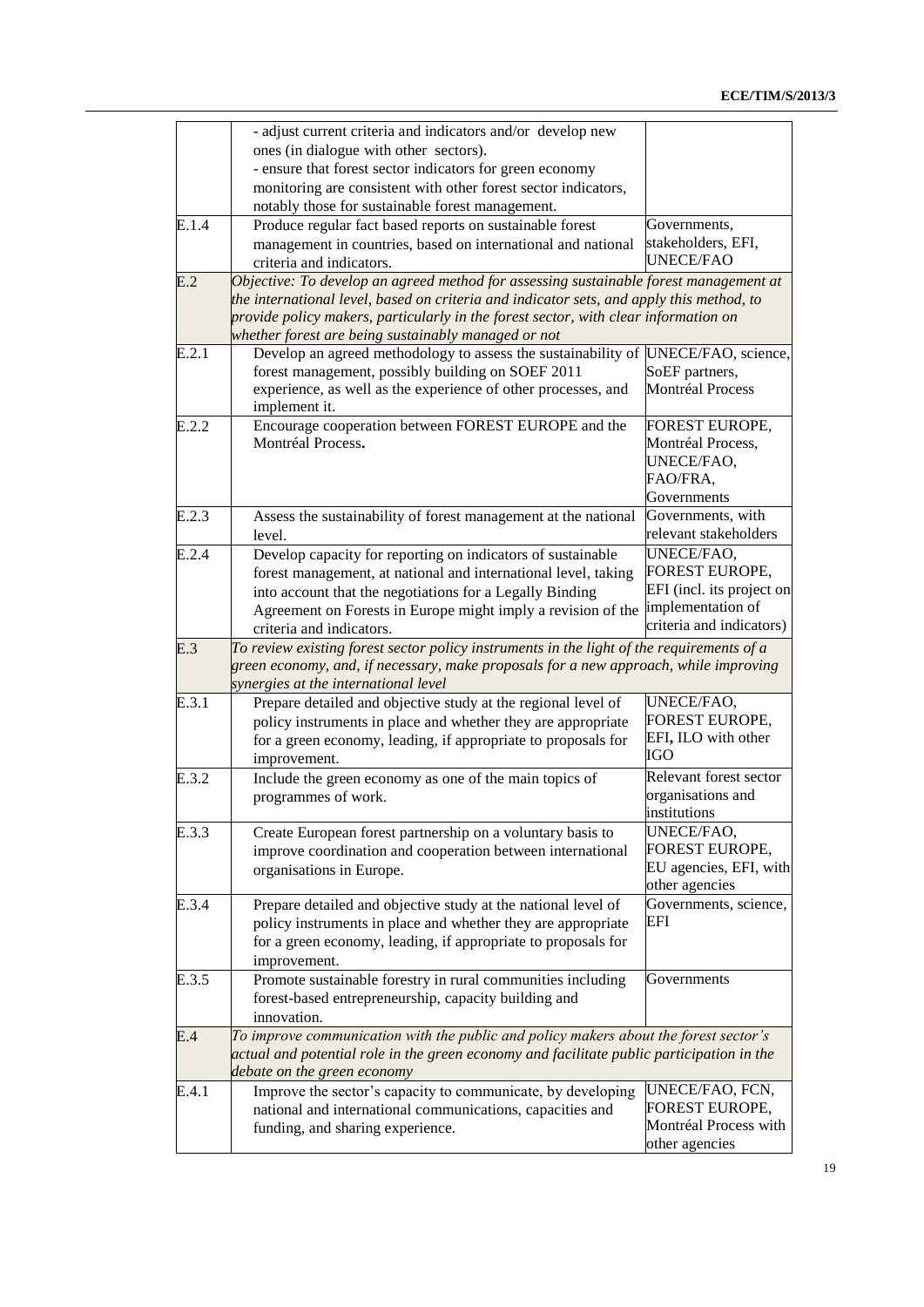## **ECE/TIM/S/2013/3**

| E.4.2 | Implement communications that will result in public opinion<br>and legislators considering wood to be an "ecologically<br>preferred" construction material.                                               | UNECE/FAO,<br>FCN, FOREST<br>EUROPE, Montréal<br>Process relevant<br>national actors                                        |  |
|-------|-----------------------------------------------------------------------------------------------------------------------------------------------------------------------------------------------------------|-----------------------------------------------------------------------------------------------------------------------------|--|
| E.5   | Objective: To communicate lessons learned in the forest sector to other sectors, and to<br>learn from other sector's experience                                                                           |                                                                                                                             |  |
| E.5.1 | Monitor green economy developments in the ECE region<br>forest sector and ensure that organisations active on global<br>green economy issues, such as UNEP, are aware of them.                            | UNECE/FAO, UNEP                                                                                                             |  |
| E.5.2 | Carry out a comparative analysis of the concept of<br>"sustainable forest management" as it appears in work from<br>different backgrounds such as LULUCF, forest sector, criteria<br>for bio-energy, etc. | EFI, IUFRO with<br>relevant partners<br>(UNFF, FAO,<br>UNFCCC, EU etc.)<br><b>FOREST EUROPE,</b><br><b>Montréal Process</b> |  |
| E.5.3 | Ensure the participation of forest stakeholders in cross-sectoral Governments, science,<br>processes and initiatives related to green economy.                                                            | stakeholders                                                                                                                |  |
| E.5.4 | Establish cross-sectoral working groups, develop contacts with UNECE/FAO<br>other green economy sectors, and share experience (also<br>international) and identify success factors.                       |                                                                                                                             |  |
| E.5.5 | Add "forests and the green economy" to the educational<br>curriculum.                                                                                                                                     | Forestry faculties,<br>education ministries                                                                                 |  |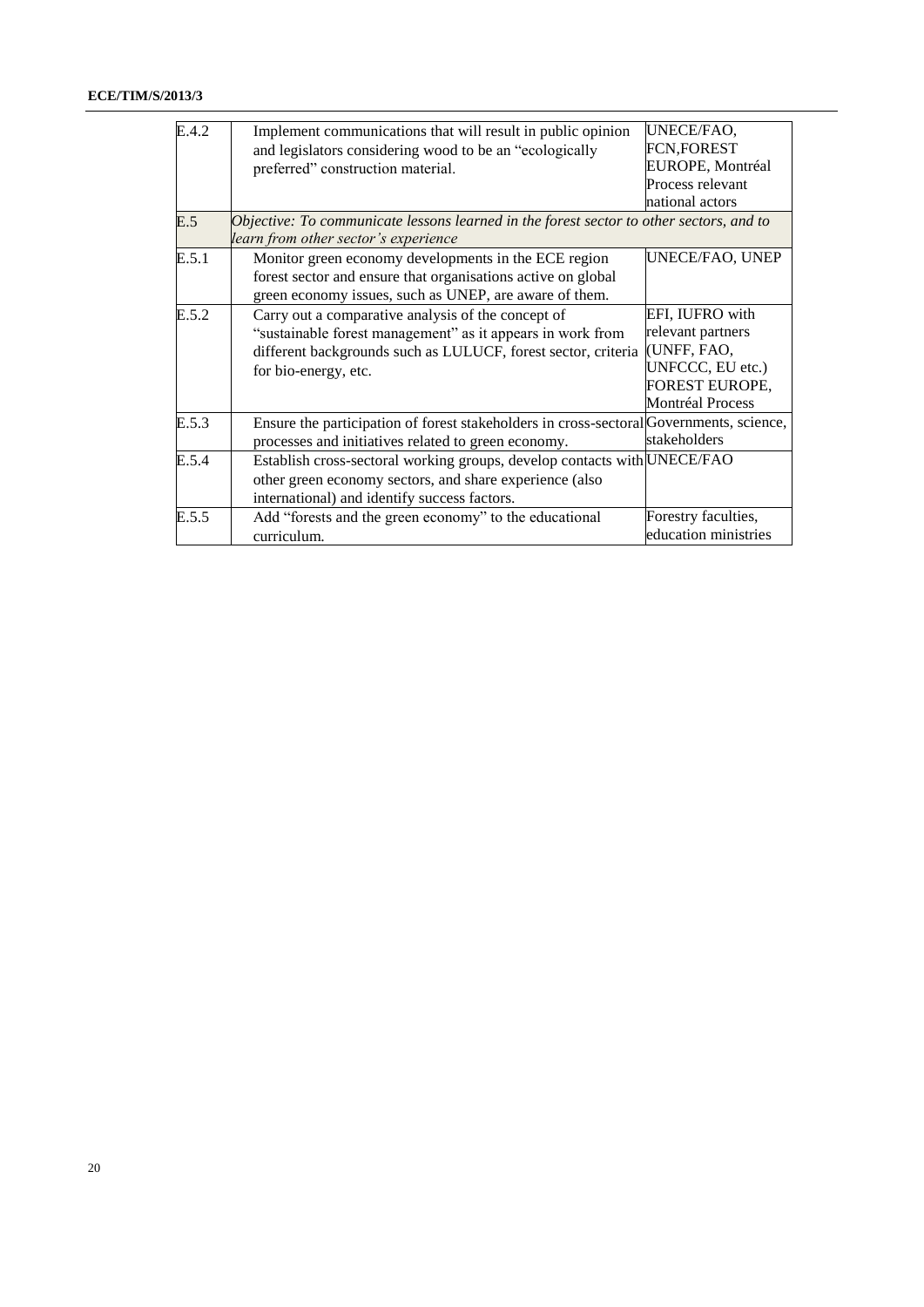## **ANNEX I: LIST OF ACCRONYMS/ABBREVIATIONS**

| <b>CEPF</b>     | Confederation of European Forest Owners                                          |
|-----------------|----------------------------------------------------------------------------------|
| <b>CFRQ</b>     | <b>Collaborative Forest Resources Questionnaire</b>                              |
| <b>EEA</b>      | <b>European Environment Agency</b>                                               |
| <b>EFC</b>      | <b>European Forestry Commission</b>                                              |
| <b>EFESC</b>    | European Forest and Environmental Skills Council                                 |
| EFI             | European Forest Institute                                                        |
| <b>EFSOS</b>    | European Forest Sector Outlook Study                                             |
| <b>ENFE</b>     | <b>European Network of Forest Entrepreneurs</b>                                  |
| EU              | European Union                                                                   |
| <b>EUSTAFOR</b> | <b>European State Forest Association</b>                                         |
| <b>FAO</b>      | Food and Agriculture Organization of the United Nations                          |
| <b>FCBA</b>     | Institut Technologique Foret Cellulose Bois-construction<br>Ameublement          |
| <b>FCN</b>      | <b>Forest Communicators Network</b>                                              |
| <b>FLEGT</b>    | Forest Law Enforcement, Governance and Trade                                     |
|                 | FOREST EUROPE the Ministerial Conference for the Protection of Forests in Europe |
| <b>FRA</b>      | <b>Global Forest Resources Assessment</b>                                        |
| <b>FTP</b>      | Forest-based Sector Technology Platform                                          |
| <b>GFMC</b>     | Global Fire Monitoring Center                                                    |
| <b>IIASA</b>    | International Institute for Applied Systems Analysis                             |
| <b>IPPC</b>     | <b>International Plant Protection Convention</b>                                 |
| <b>ISDR</b>     | <b>International Strategy for Disaster Reduction</b>                             |
| <b>ILO</b>      | <b>International Labour Organization</b>                                         |
| <b>ISO</b>      | International Organization for Standardization                                   |
| <b>ITTO</b>     | <b>International Tropical Timber Organization</b>                                |
| <b>IUFRO</b>    | International Union of Forestry Research Organizations                           |
| <b>JRC</b>      | Joint Research Centre, European Commission, Ispra                                |
| <b>LCA</b>      | Life Cycle Assessment                                                            |
| Metla           | Finnish Forest Research Institute                                                |
| <b>NAFSOS</b>   | North American Forest Sector Outlook Study                                       |
| <b>SFM</b>      | <b>Sustainable Forest Management</b>                                             |
| SoEF            | State of Europe's Forests                                                        |
| TC              | <b>Timber Committee</b>                                                          |
| TEEB            | The Economics of Ecosystems and Biodiversity                                     |
| <b>TTF</b>      | Timber Trade Federation (UK)                                                     |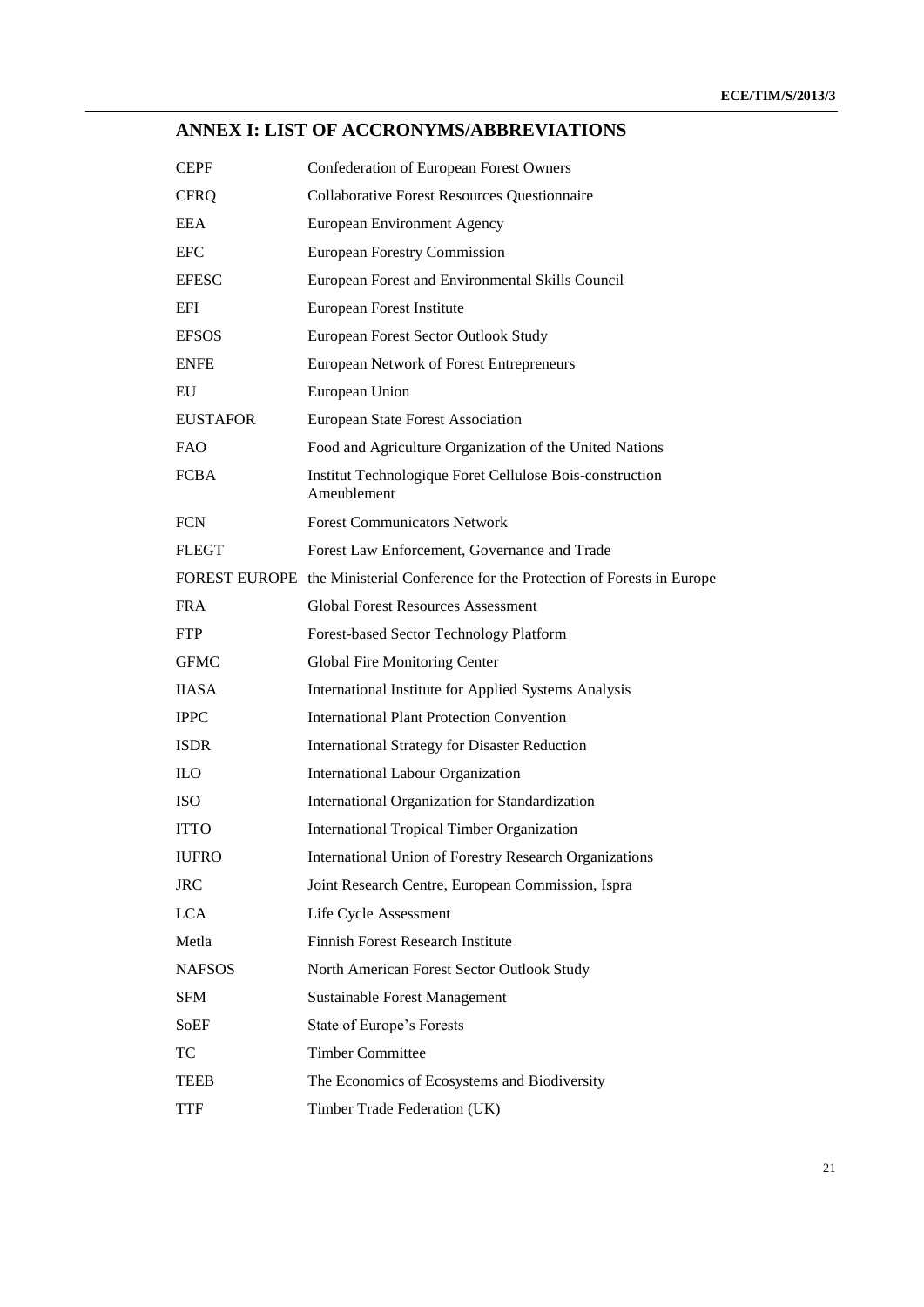| <b>UNECE</b>      | United Nations Economic Commission for Europe                                                                     |
|-------------------|-------------------------------------------------------------------------------------------------------------------|
| <b>UNEP</b>       | United Nations Environment Programme                                                                              |
| <b>UNEP/SETAC</b> | United Nations Environment Programme (UNEP) and the Society for<br>Environmental Toxicology and Chemistry (SETAC) |
| <b>UNFCCC</b>     | United Nations Framework Convention on Climate Change                                                             |
| <b>UNFF</b>       | United Nations Forum on Forests                                                                                   |
| <b>UNISDR</b>     | United Nations International Strategy for Disaster Reduction                                                      |
| vTI               | Johann Heinrich von Thünen Institut, Germany                                                                      |
| <b>VTT</b>        | <b>Technical Research Centre of Finland</b>                                                                       |
| WHO               | World Health Organization                                                                                         |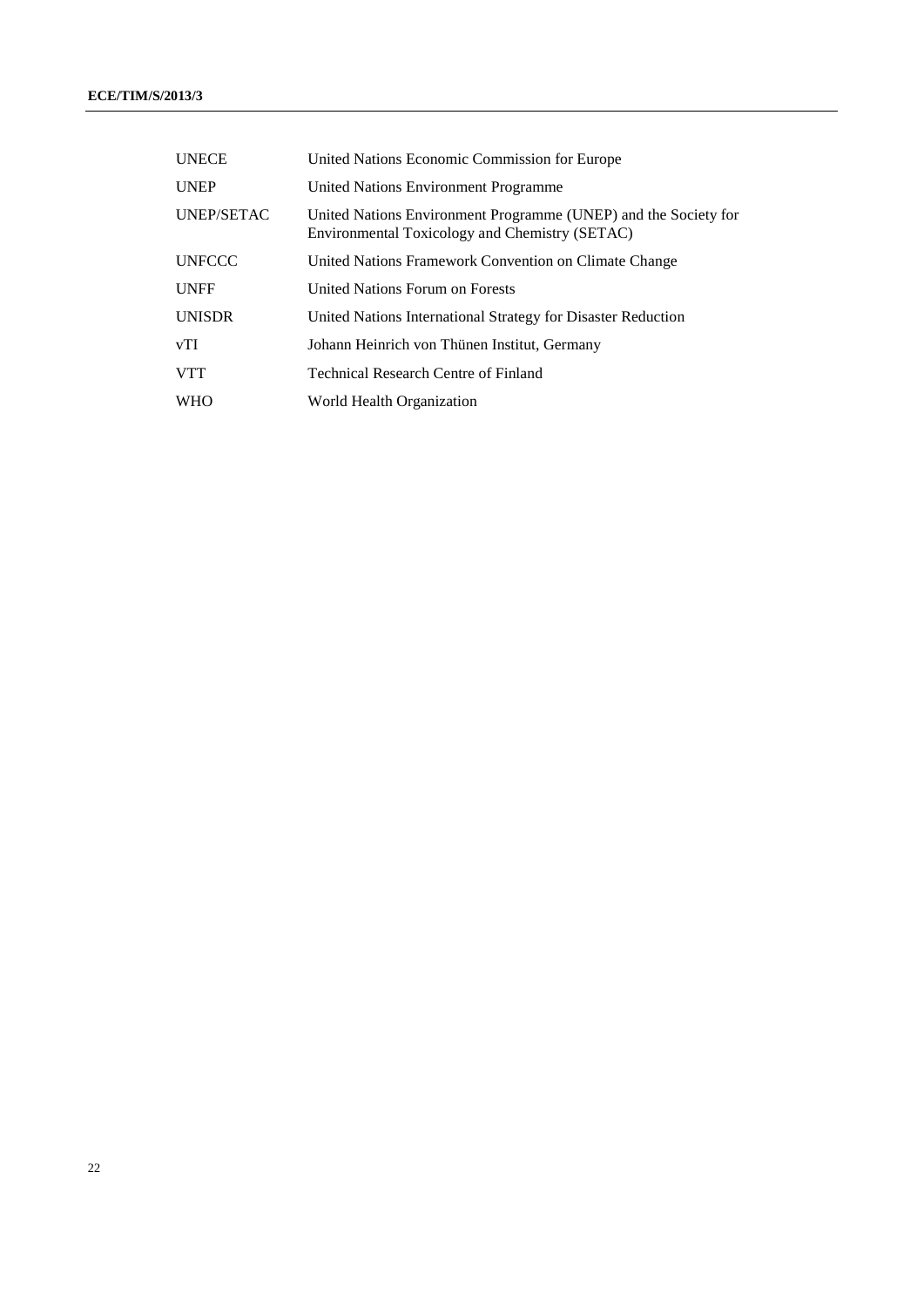#### **ANNEX II: LIST OF THE STAKEHOLDERS INVOLVED IN THE DEVELOPMENT OF THE ACTION PLAN**

## **Governmental Organizations and Bodies**

Agency for Statistics, Bosnia and Herzegovina Canadian Forest Service, Canada Department of Agriculture, Fisheries and Food, Ireland Federal Forestry Agency, Russian Federation Federal Ministry of Agriculture, Forestry, Environment and Water Management, Austria Federal Ministry of Food, Agriculture and Consumer Protection, Germany Forest Management Institute, Czech Republic Forestry Commission, United Kingdom Kazakh Research Institute of Forestry, Kazakhstan Ministry of Agriculture, Agrifood and Forestry, France Ministry of Agricultural, Food and Forest Policies, Italy Ministry of Agriculture and Forestry, Finland Ministry of Agriculture, Natural Resources and Environment, Cyprus Ministry for Climate Protection North Rhein-Westphalen, Germany Ministry of Economic Affairs, Agriculture and Innovation, Netherlands Ministry of Energy and Natural Resources, Georgia Ministry of Environment, Estonia Ministry of Environment and Forests, Romania Ministry of Environment, Poland Ministry of Forestry, Belarus Ministry of Forestry and Water, Turkey Ministry of Regional Development, Forestry and Water Management, Croatia National Forest Administration – ROMSILVA, Romania National Forest Centre, Slovakia Natural Resources Canada Swedish Forest Agency, Sweden Swiss Federal Office for the Environment, Switzerland USDA Forest Service, United States of America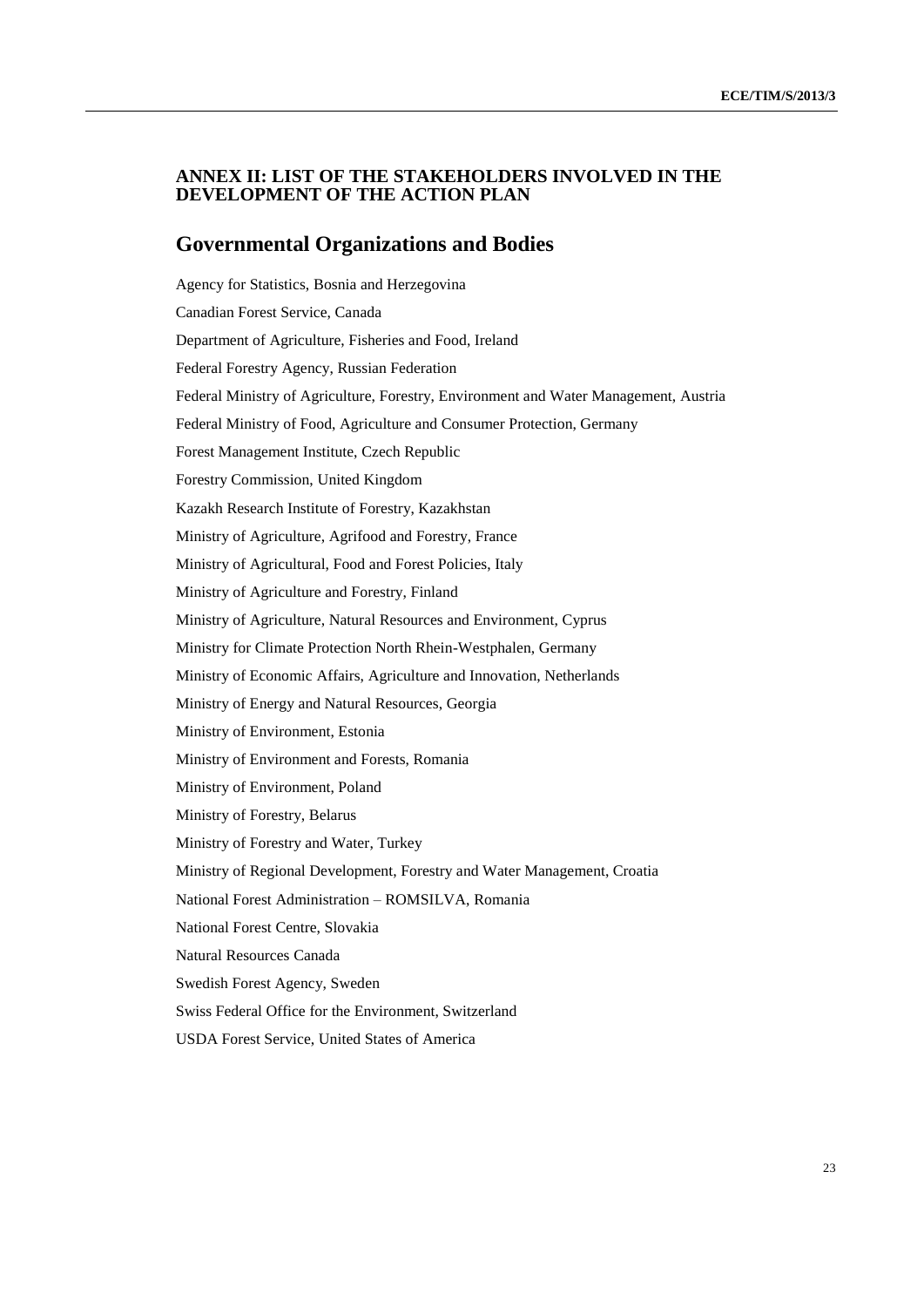## **Stakeholder Organizations**

Agriforest S.A., Switzerland Alpine Convention, Austria Alterra, Netherlands Antoine de La Rochefordière, International Consultant, Switzerland APA - The Engineered Wood Association, United States of America Association of the Austrian Wood Industries, Austria International Technical Tropical Wood Association, France Belgrade State University, Serbia Bern University of Applied Sciences, Switzerland Bureau of Nordic Family Forestry, Brussels Building and Wood Workers' International, Switzerland Canadian Wood Council, Canada Carey Research and Consulting, Switzerland Christopher Prins, International Consultant, Switzerland European Confederation of Woodworking Industries, Belgium Confederation of European Private Forest Owners, Belgium Client Earth, Belgium Duzce University, Turkey Dublin University College, Ireland Edinburgh Napier University, United Kingdom European Commission, Belgium European Academy Research, Italy European Environment Agency, Denmark European Forest Institute, Finland European State Forest Association, Belgium European Union, Belgium Executive Committee of the International Fund for Saving the Aral Sea, Kazakhstan European Panel Federation, Belgium EXP GLOBAL INC, Canada Food and Agriculture Organization of the United Nations, Rome Forestry Training Centre of the region Provence-Alpes-Côte d'Azur, France Johann Heinrich von Thunen Institut - Federal Research Institute for Rural Areas, Forestry and Fisheries, Germany FederlegnoArredo, Italy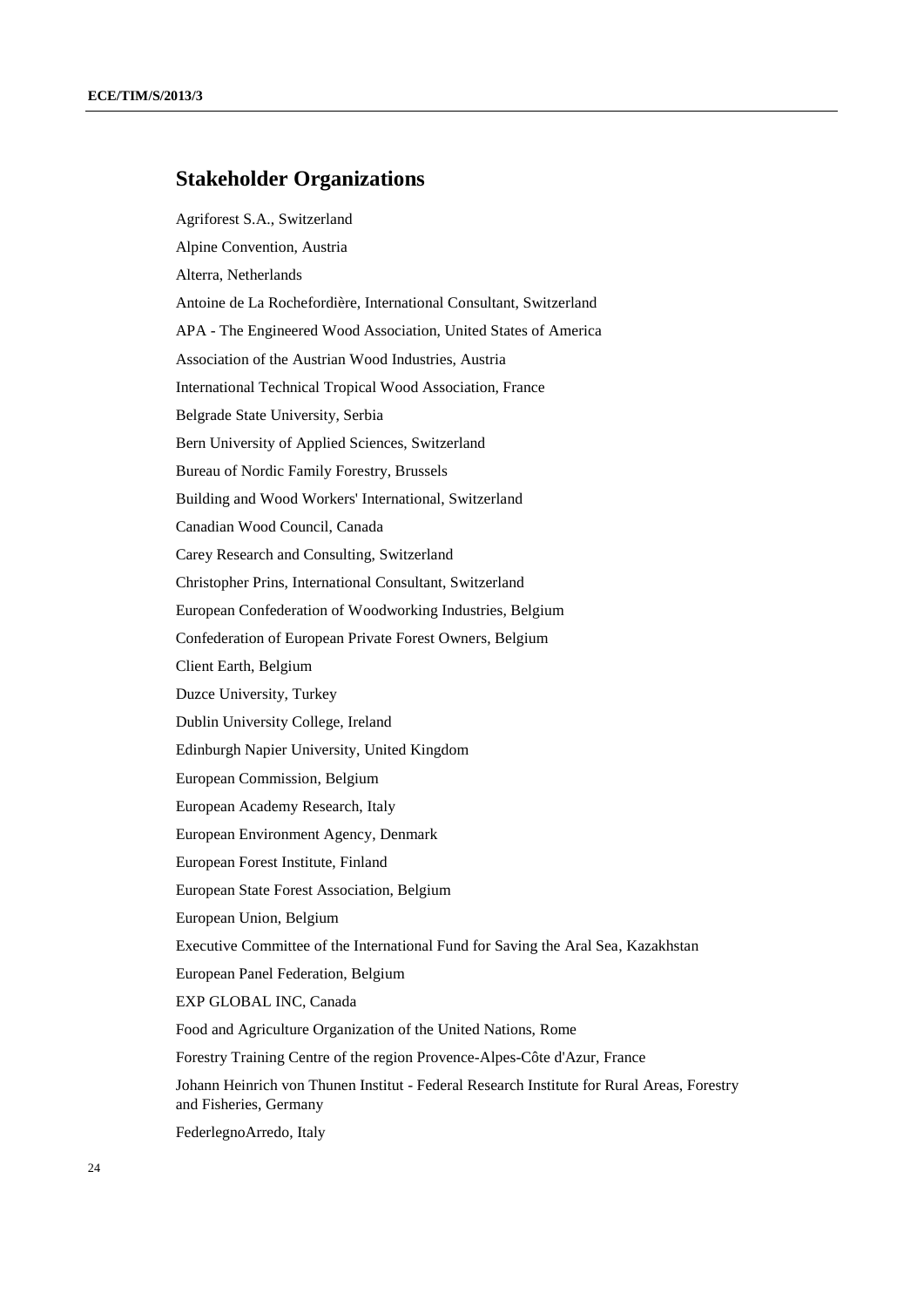| Finnish Forest Association, Finland                                                    |
|----------------------------------------------------------------------------------------|
| Finnish Forest Industries Federation, Finland                                          |
| FOREST EUROPE, Spain                                                                   |
| Foundation for International Education, Norway                                         |
| Forest Stewardship Council, Germany                                                    |
| Forest Industries Intelligence Ltd, United Kingdom                                     |
| French Development Agency, France                                                      |
| French Timber Trade Association (Le Commerce du Bois), France                          |
| FPInnovations, Canada                                                                  |
| Green Eco-Land, Switzerland                                                            |
| <b>International Forestry Students Association, Germany</b>                            |
| International Institute for Applied Systems Analysis, Austria                          |
| International Labour Organization, Switzerland                                         |
| Institute for Timber Plants and the Environment, Italy                                 |
| International Union for the Conservation of Nature, Switzerland                        |
| Louisiana State University, Agricultural Center, United States of America              |
| Metsähallitus, Finland                                                                 |
| Mondi AG, Finland                                                                      |
| National Association of Forestry and Timber Engineers and Experts (CNIEFEB), France    |
| Natural Forest Resources Management, Mongolia                                          |
| Natural Resources Development Project, Albania                                         |
| Narat-K, Timber Industry Company, Russian Federation                                   |
| Network for Global Environmental Citizens (NGEC)                                       |
| Central Union of Agricultural Producers and Forest Owners, Finland                     |
| PAN BERN, Switzerland                                                                  |
| Paneco Foundation, Switzerland                                                         |
| Probos Foundation, Netherlands                                                         |
| Programme for the Endorsement of Forest Certification Schemes, Switzerland             |
| Pictet Asset Management, Switzerland                                                   |
| Poyry Forest Industry Consulting, Germany                                              |
| Permanent Mission of Germany to the United Nations Organization in Geneva, Switzerland |
| Quebec Wood Export Bureau (Q-WEB), Canada                                              |
| SGS Forestry Monitoring Programme, France                                              |
| State Forestry University, Russian Federation                                          |
| State Technological University of Plant Polimers, Russian Federation                   |
| University of Agricultural Sciences (SLU), Sweden                                      |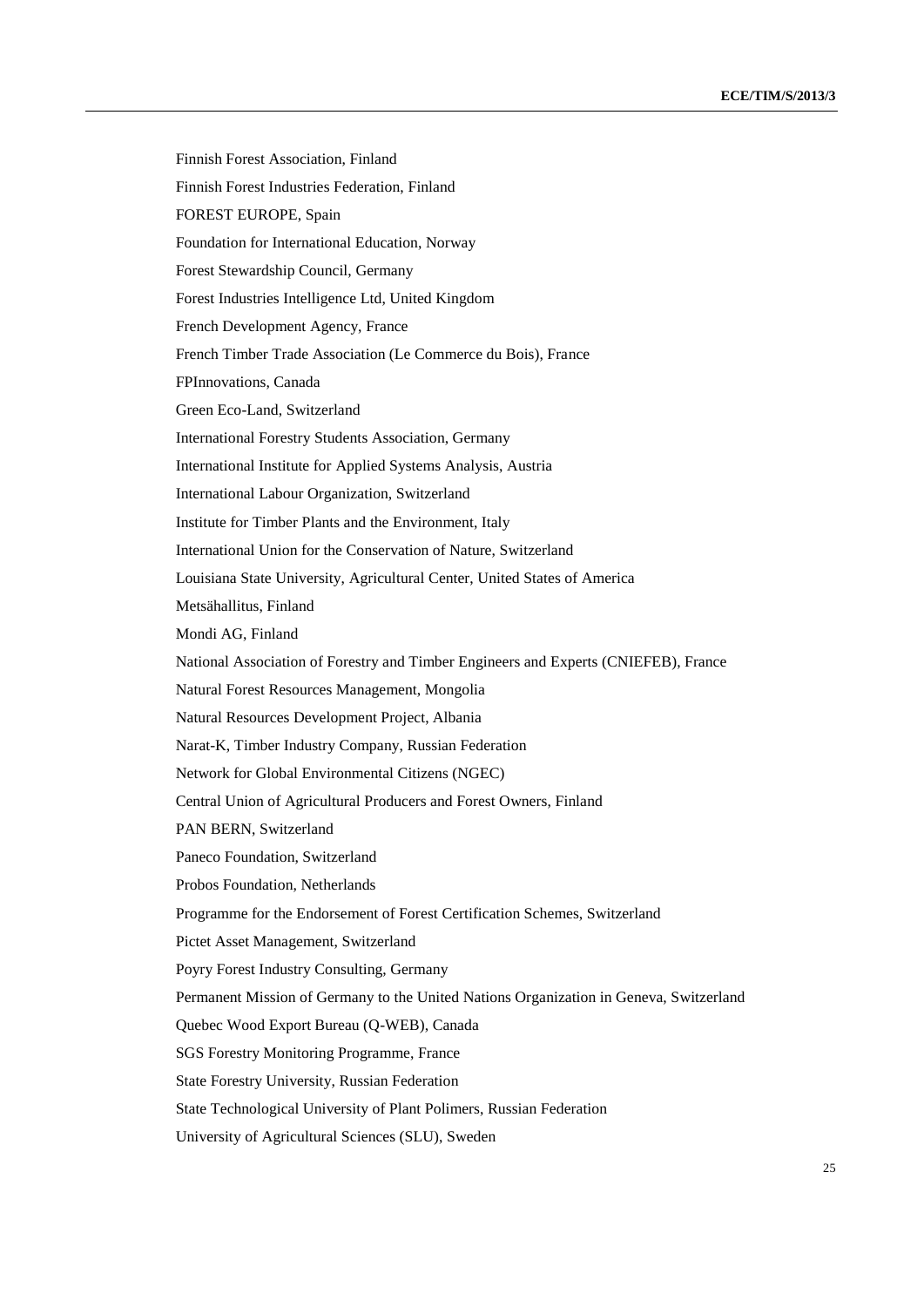University of Washington, United States of America

The Forest Trust, Switzerland

United States Permanent Mission to the United Nations Organization in Geneva, Switzerland

Umea University, Sweden

United Nations Conference on Trade and Development, Switzerland

United Nations Economic Commission for Europe, Switzerland

United Nations Environment Programme, Switzerland

Union of Foresters of Southern Europe, Spain

University of Camerino, Italy

University of Oregon, United States of America

University of Utrecht, Netherland

All-Russia Institute of Continuous Education and Training of Forestry Managers, Russian Federation

Wood Technology Institute, Poland

Wood Focus, Norway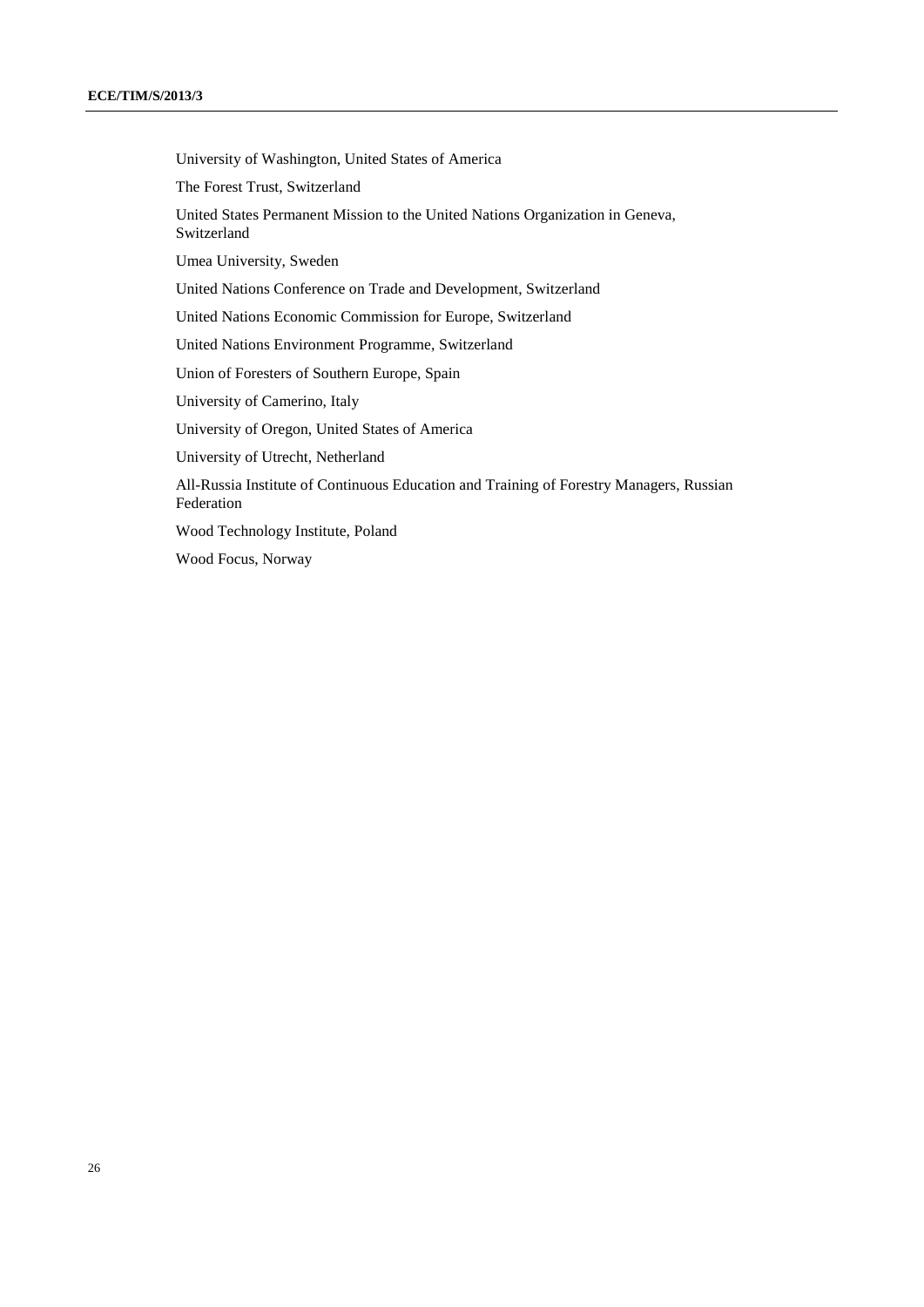#### **ANNEX III: REFERENCES**

## **TC and EFC mandates**

According to ECE/TIM/2008/7 - FO: EFC/08/7, the FAO European Forestry Commission is mandated, *'To advise on the formulation of forest policy and to review and coordinate its implementation at the regional level; to exchange information and, generally through special subsidiary bodies, advise on suitable practices and action with regard to technical and economic problems, and to make appropriate recommendations in relation to the foregoing.*

The same document states that the UNECE Timber Committee is expected to'*… provide member countries with the information and services which they need for policy and decision making as regards their forest and forest industry sector… and, when appropriate, formulate the recommendations addressed to member Government and interested organizations.'* 

The Action Plan fully responds to those tasks. It provides Member States and organizations with recommendations and advice on action on how to enhance the contribution of the forest sector to a green economy. These recommendations are not binding, and countries and organizations can decide whether to implement them or not.

## **TC and EFC joint bureaux Meeting, October 2010**

Excerpt from the meeting report

*"27. The bureaux considered a note prepared by the secretariat on the proposed theme for the next joint session of the Committee and the Commission. As a main theme of the joint session during the IYF, the secretariat proposed "Forests in a Green Economy". The meeting would consider an Action Plan addressing themes ranging from forest products to wood energy to the policy and institutional framework.*

*28. "Member States would be invited to contribute to preparing the Plan. This would be done through a consultation via e-mail and a meeting to discuss the draft text, foreseen for the first quarter of 2011. The Plan would be part of the secretariat's contribution to the Rio +20 Conference and the next cycle of the Commission on Sustainable Development sessions, thereby increasing the relevance and visibility of the forest sector. The bureaux strongly supported the choice of theme for the joint session and the proposed way forward, and recalled the need for involving other organizations in preparing this document, for example the ILO. Mr. Dengg proposed the addition of the closed cycle value of the timber industry in the discussion themes set out in the background document. The bureaux asked for the preliminary draft of the Action Plan to be discussed at the next bureau meeting."*

#### **TC and EFC joint session, October 2011**

Excerpt from the meeting report (ECE/TIM/2011/20 - FO:EFC/2011/20)

*15. "The Action Plan for the Forest Sector in a Green Economy was presented. It had been prepared under the auspices of UNECE/FAO on the basis of an open consultation with member States and stakeholders, consolidated by the secretariat and reviewed by a stakeholder meeting in May 2011. Mr. Heikki Granholm (Finland) and Mr. Christoph Duerr (Switzerland) presented the Plan and its five*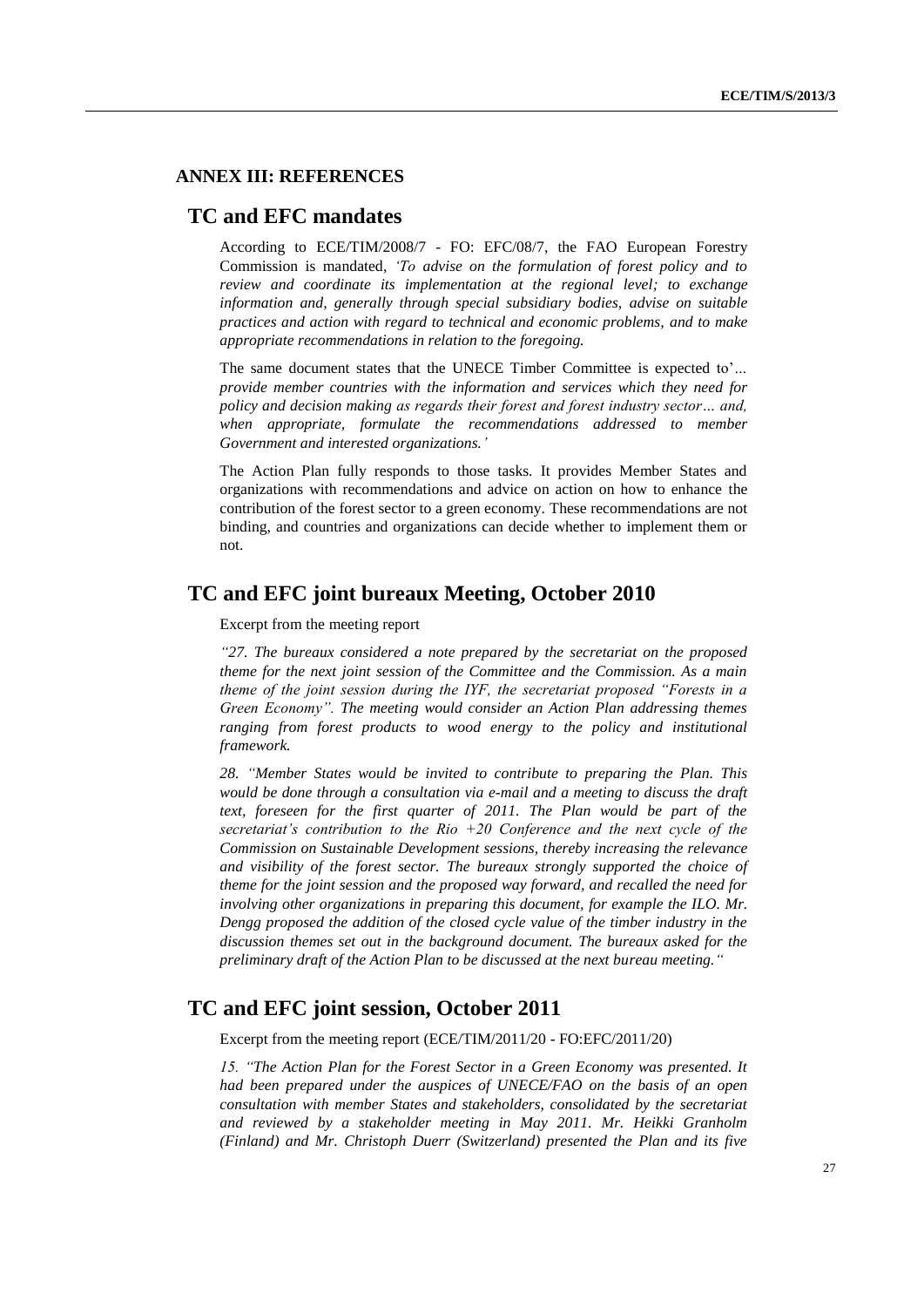*areas of activity, which would serve as the basis for the five thematic roundtables during the special green economy segment of this meeting:*

- *• Sustainable production and consumption of forest products*
- *• The low-carbon forest sector*
- *• Decent green jobs in the forest sector*
- *• Valuation of and payment for forest ecosystem services*
- *• Monitoring and governance of the forest sector.*

*16. The Commission and the Committee:*

*a) Welcomed the Action Plan as the basis for discussion at the session and as a reference for action at the national and international levels;*

*b) Requested the secretariat to organize a one-day stakeholder meeting in the margins of the next session of the Joint Working Party on Forest Economics and Statistics, in March 2012, in order to further develop the plan and in particular, to identify actions and related actors;*

*c) Requested that the secretariat submit the Action Plan to the United Nations Department for Economic and Social Affairs as a contribution to the Rio+20 preparatory process and present the Action Plan during the Conference on Sustainable Development to be held in Rio de Janeiro in 2012 and gather further inputs from stakeholders participating in that meeting;*

*d) Decided to continue to refine the Action Plan in the margins of relevant ECE/FAO meetings in 2012 and 2013 in order to present a final Action Plan ready for adoption at the joint TC-EFC joint session in 2013;*

*e) Recommended that member States and international organizations use the Action Plan as one of the bases for identifying relevant topics to be covered by the Joint ECE/FAO Timber and Forestry Programme of Work during the review process;*

*f) Requested that the secretariat develop an online database of relevant case studies and experiences in the ECE region on the forest sector in a green economy to be collected from member States and relevant organizations."*

## **"The Future we want", outcome Document of the Rio+20 Conference on Sustainable Development in June 2012**

*[III. Green economy in the context of sustainable development and poverty eradication]*

*60. We acknowledge that green economy in the context of sustainable development and poverty eradication will enhance our ability to manage natural resources sustainably and with lower negative environmental impacts, increase resource efficiency and reduce waste.*

*61. We recognize that urgent action on unsustainable patterns of production and consumption where they occur remains fundamental in addressing environmental sustainability, and promoting conservation and sustainable use of biodiversity and ecosystems, regeneration of natural resources, and the promotion of sustained, inclusive and equitable global growth.*

*[…]*

*68. We invite relevant stakeholders, including the UN Regional Commissions, UN organizations and bodies, other relevant intergovernmental and regional*